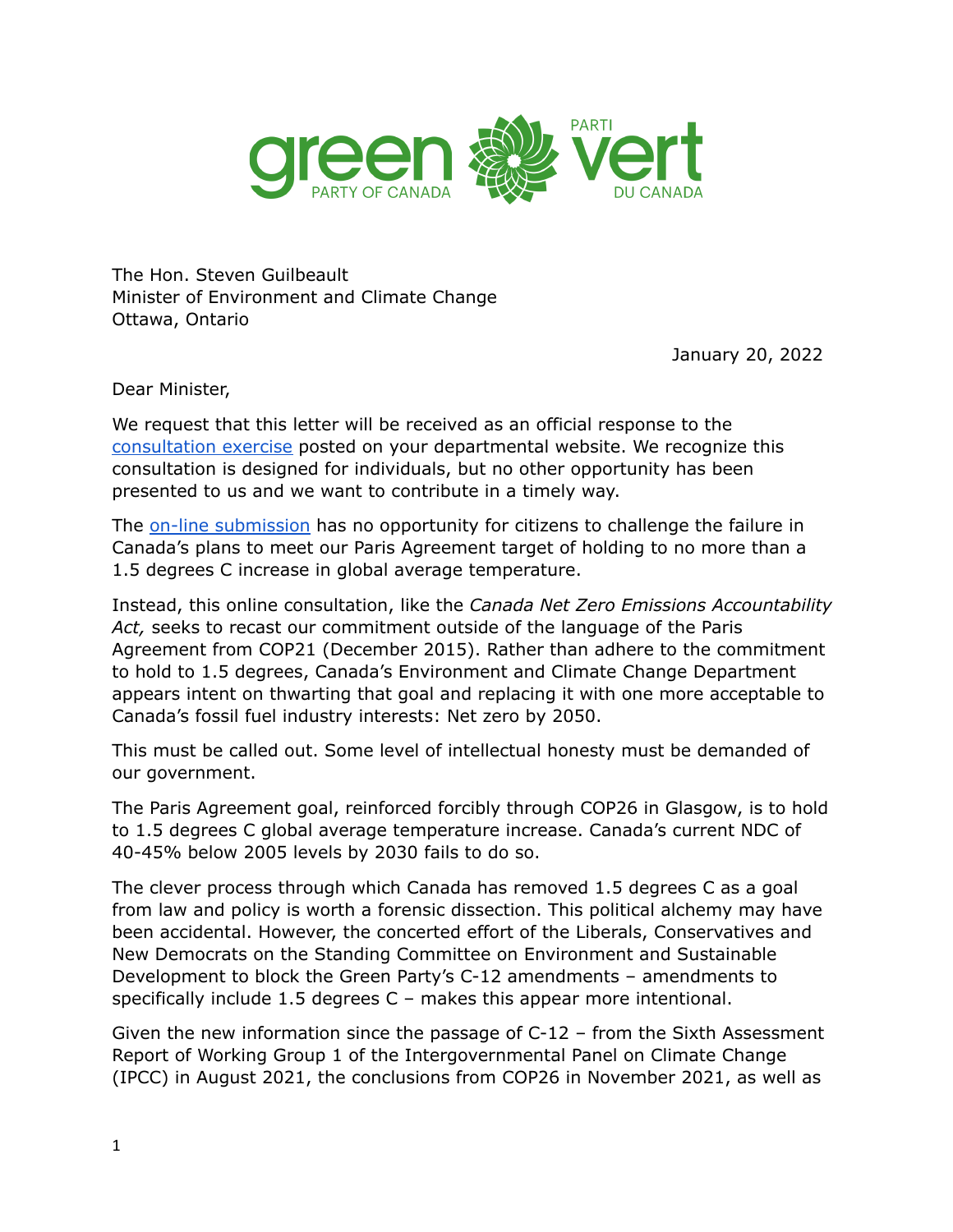the change at the top with you as Minister – surely this omission of 1.5 degrees C as our goal can be revisited.

### **1. Review of replacing 1.5 degrees C with Net Zero as though they are the same**

The IPCC Special report on 1.5 degree C (October 2018) set out clearly:

"In model pathways with no or limited overshoot of 1.5°C, global net anthropogenic CO<sup>2</sup> *emissions decline by about 45% from 2010 levels by 2030***…** reaching net zero around 2050 …" (emphasis added)

This key finding is from [Chapter](https://www.ipcc.ch/sr15/chapter/chapter-3/) 3 of the same report:

"The rate of change for several types of risks may also have relevance, with potentially large risks in the case of a rapid rise to overshooting temperatures, even if a decrease to 1.5°C can be achieved at the end of the 21st century or later (*medium confidence*). If overshoot is to be minimized, the remaining equivalent CO<sup>2</sup> budget available for emissions is very small, which implies that **large, immediate and unprecedented global efforts to mitigate greenhouse gases are required** (*high confidence*)." (emphasis added)

Of course, the IPCC call for "immediate and unprecedented global efforts" was made three years ago. Given the rapidly closing window on holding to 1.5 degrees C, not only every year counts; every month counts.

The Canadian government's Nationally Determined Contribution (NDC) of 40-45% below 2005 by 2030 appears to be an attempt to appear compliant with the IPCC advice. Sadly, the former minister, Jonathan Wilkinson, confirmed in a Vancouver CBC Radio interview with Stephen Quinn that we were more likely to hit 40% than 45%. In fact, Canada is the only nation to express its NDC as a range, creating the impression our target is 45% when, in reality, our government will declare 40% consistent with our goal.

The NDC ignores the reality that Canada must be more ambitious than other countries as we have the worst record in the G7, having allowed our emissions to increase to 21% above 1990 levels. The Green Party of Canada continues to press for 60% reductions below 2005 levels by 2030. Sometimes this is referenced as our "fair share" of greenhouse gas (GHG) emission reductions.

As a result of Canada's historic contribution to overall accumulated GHGs levels, environmental justice demands that it, and other developed countries, do their fair share to offset the emissions of developing countries. Recognition of this fact should be consistently noted in all government emissions reduction plans. "Fair share" should not just be viewed as an afterthought.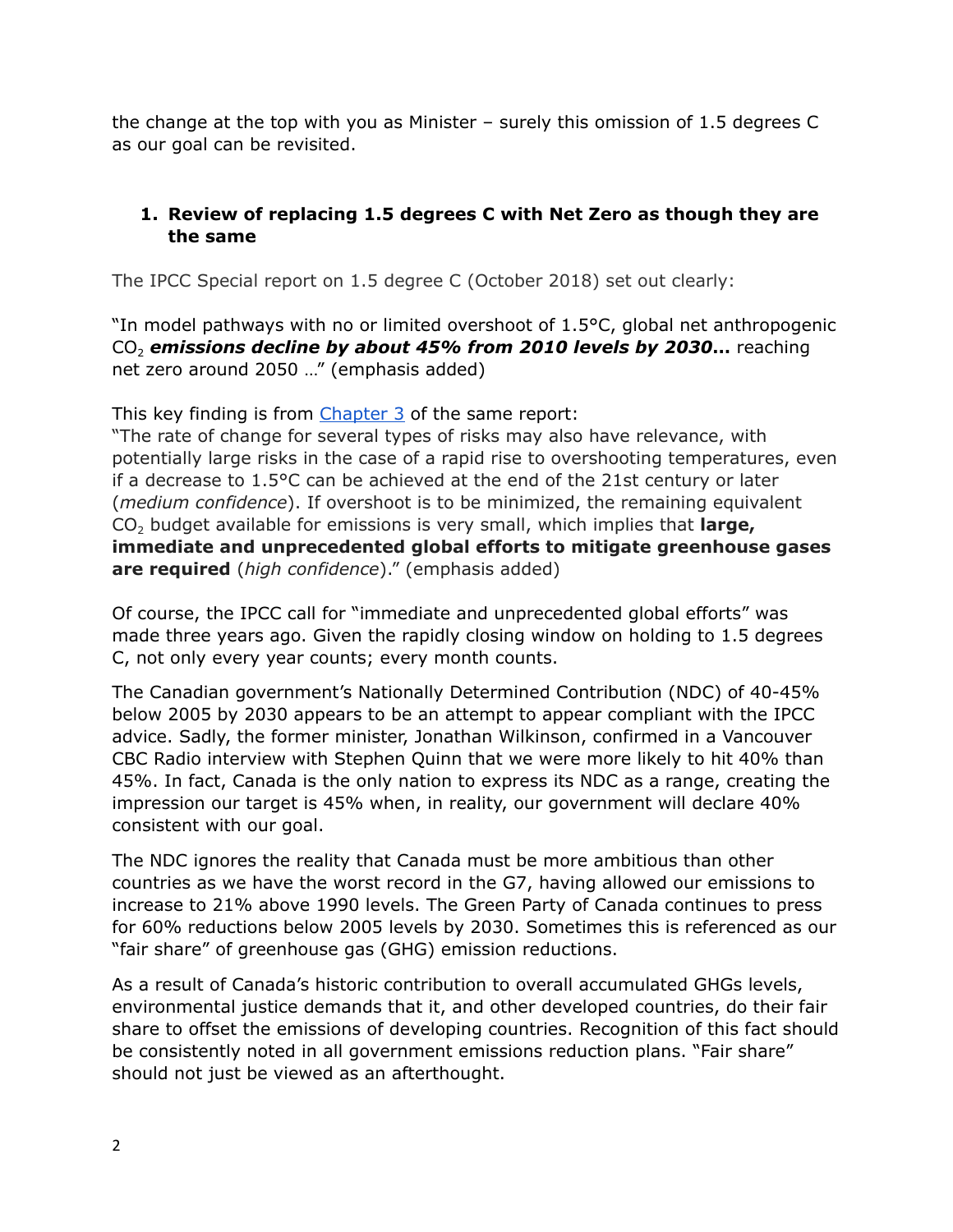The current NDC is actually far short of our "fair share" at any level of global equity, as explained in this [article](https://policyoptions.irpp.org/magazines/october-2019/no-partys-climate-plan-will-avoid-dangerous-global-warming-levels/) by Prof. Simon Donner, who now serves as a member of the Net Zero Advisory Body:

"According to this analysis, for Canada to do its *fair share* to avoid 1.5°C of warming, our emissions would need to *decrease 96-99 percent* below current levels by the year 2030." (Emphasis added). Other critiques have suggested even deeper cuts to meet the moral imperative of meeting our fair share of global effort.

"Net Zero by 2050" cannot be consistent with IPCC advice unless steep reductions are achieved by 2030. Worse, Net Zero by 2050 is premised on unproven, speculative, potentially fraudulent schemes to allow overshoot and reductions later. This is scientifically indefensible and unacceptable.

That point was stressed once again in the Sixth Assessment Report of Working Group 1 of the IPCC released in August of 2021: "Global surface temperature will continue to increase until at least mid-century under all emissions scenarios considered. Global warming of 1.5°C and 2°C will be exceeded during the 21st century unless deep reductions in  $CO<sub>2</sub>$  and other greenhouse gas emissions occur in the coming decades."

For the first time, the Sixth Assessment Report of Working Group 1 of the IPCC warned that global warming has already created some unstoppable, irreversible effects. For the first time, the [August](https://www.ipcc.ch/report/ar6/wg1/downloads/report/IPCC_AR6_WGI_SPM_final.pdf%20)) IPCC report warns that some low-likelihood, abrupt and catastrophic outcomes cannot be eliminated from risk assessment:

"Low-likelihood outcomes, such as ice-sheet collapse, abrupt ocean circulation changes, some compound extreme events, and warming substantially larger than the assessed very likely range of future warming, cannot be ruled out and are part of risk assessment.

"Low-likelihood, high-impact outcomes could occur at global and regional scales even for global warming within the very likely range for a given GHG emissions scenario. The probability of low-likelihood, high-impact outcomes increases with higher global warming levels (high confidence). *Abrupt responses and tipping points of the climate system, such as strongly increased Antarctic ice-sheet melt and forest dieback, cannot be ruled out* (high confidence)."

Lastly, Canada's government, having signed and ratified the Paris Agreement and having concurred in the closing statement from COP26, must not, in good conscience, continue to develop a plan to the wrong target.

We quote from the COP26 Glasgow Climate Pact:

"3. Expresses alarm and utmost concern that human activities have caused around 1.1  $\degree$ C of warming to date, that impacts are already being felt in every region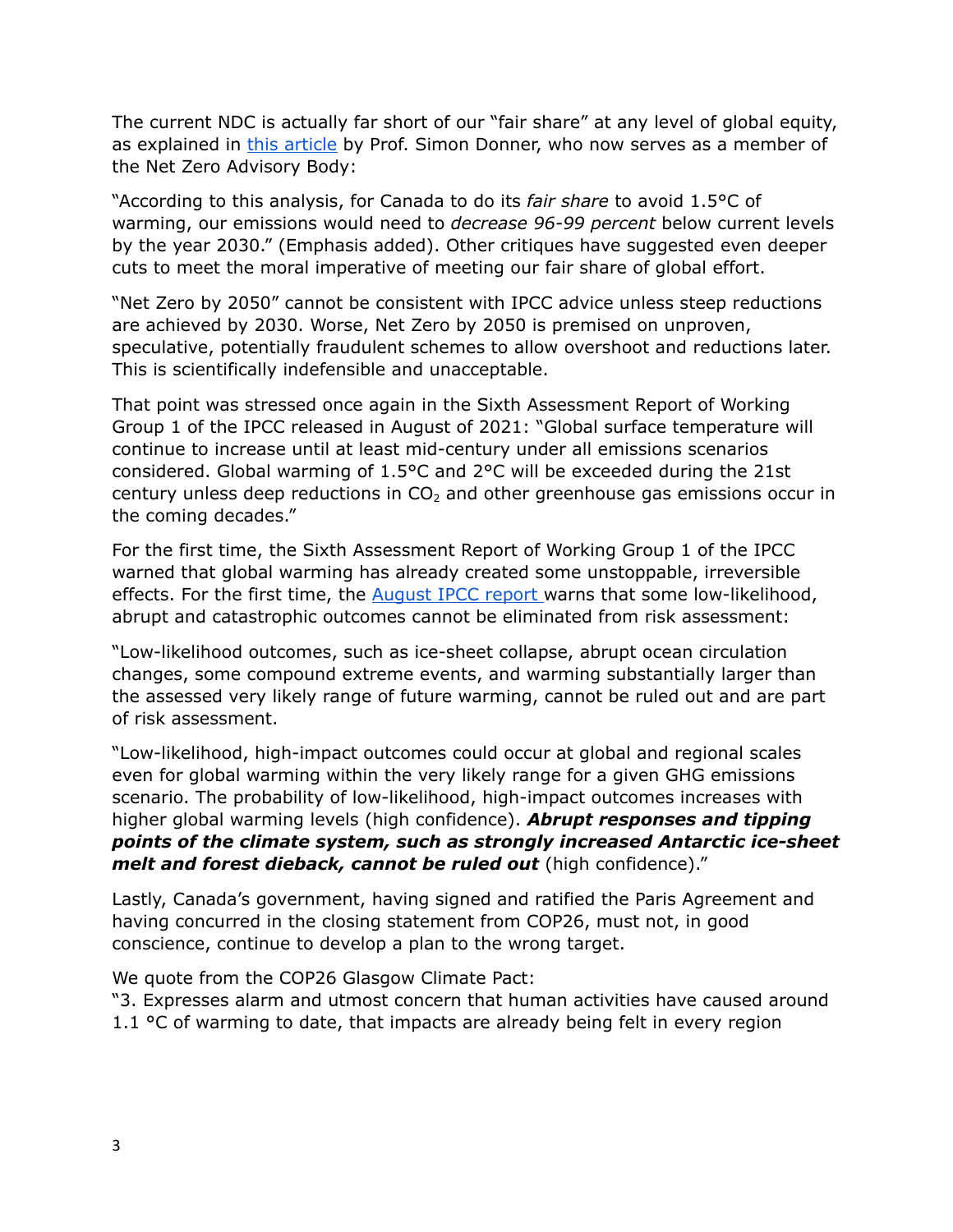"4. Stresses the *urgency of enhancing ambition and action in relation to mitigation, adaptation and finance in this critical decade* to address the gaps in the implementation of the goals of the Paris Agreement." (Emphasis added).

To conclude our opening and urgent point, the proposed pathway to net zero by 2050 is inadequate. Moreover, it is dangerous. As the IPCC increasingly makes clear, every ton of GHG matters. Every increment of warming is an increased threat to millions of people and species.

Net Zero by 2050 is, as Greta Thunberg says, "surrender." We urgently recommend that overshoots and returns be rejected as too risky and unproven. Canada should adopt absolute zero by 2050 as the mid-century goal. In fact, our goal should be absolute zero now and ambition to achieve net negative emissions by 2050.

It is irresponsible to maintain that a plan to 2030 be based on emissions reductions we know to lead us closer to 3 degrees C global average temperature increase than to 1.5. We therefore structure our response to this consultation to provide advice as to how to achieve 60% reductions below 2005 levels by 2030. The addendum charts one such pathway, without any new mega dams or new nuclear facilities.

### **2. Canada has the potential to make a world of difference**

Greens believe that action by Canada in 2022, substantially increasing its ambition to hold to 1.5 degrees C, could make a significant difference in increasing global momentum. COP26 failed to deliver sufficient levels of cumulative NDCs to create a viable scenario to hold to 1.5 degrees C.

The updated synthesis report from the secretariat of the United Nations Framework Convention on Climate Change (UNFCCC), delivered in the last week of COP26, confirmed that new NDC promises, if met, would lead to 13.7% *higher* global emissions in 2030 than in 2010. Before COP26 opened, the projections showed a 16% increase. The community of nations, collectively, shaved a small amount from the deeply dangerous overshoot.

Globally, Canada always punches above its weight. This is true in many areas of diplomacy and certainly on climate. At the Rio Earth Summit in June 1992, Canada arguably saved both the UNFCCC and the UN Biodiversity Convention. In November 2000, at COP6 *bis*, Canada played a key role in rescuing Kyoto.

Our destructive influence is also significant. Acting alone in March 2006, Canada sabotaged the UNFCCC system for a shared benchmarking of 1990 as a base year for all nations. In 2011, Canada became the only nation to have signed and ratified Kyoto and then legally withdraw. It has been argued that this created space for the US to legally exit the Paris Agreement.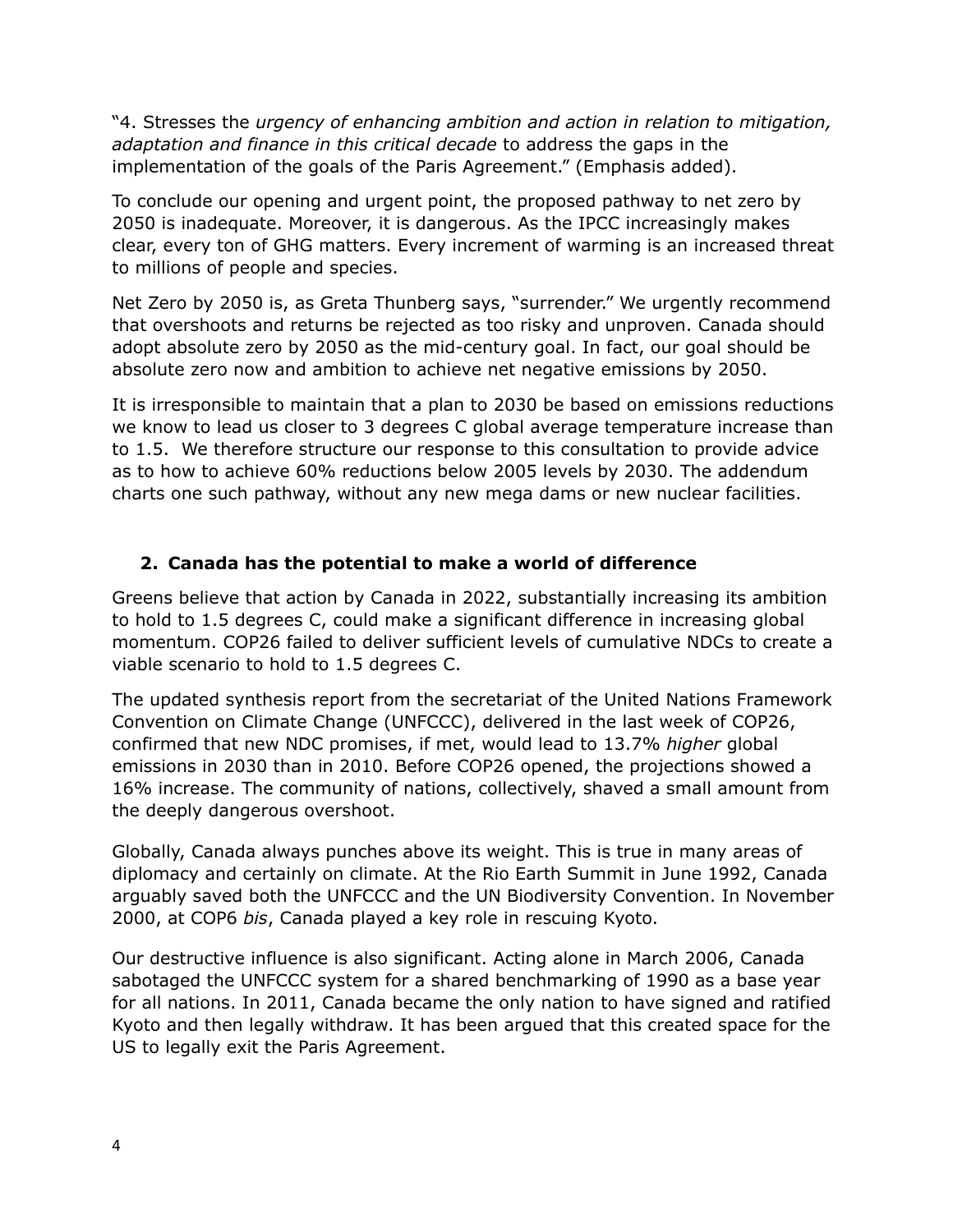In 2015, our Prime Minister declared "Canada is back!" and the world was encouraged. Later that week, Canada again exerted influence leading to major progress at COP21 when it was the first industrialized country to support the 1.5 degrees C goal in the text of the Paris Agreement.

Many Canadians, and particularly our national media, have little notion of our significant global influence – for good or for ill.

As the experience of COP26 confirms, leadership is sorely needed. The global climate effort must increase substantially well before the opening of COP27 in Sharm el-Sheikh, Egypt, in November. If not, 1.5 degrees C will good and truly have slipped away. More resources will be required globally for triage. As the Prime Minister of Barbados, Mia Mottley, made clear at COP26: "Two degrees is a death sentence for us."

Triage policy must pose questions such as:

- Which areas of the planet can remain productive agriculturally?
- Which areas are becoming too dangerous for permanent habitation?
- Where are the sacrifice zones?
- And how many climate refugees can industrialized countries accept?

We must assess the real costs of our current strategy of incrementalism. Our current increase of 1.1 degrees C above pre-Industrial global average temperature has unleashed unprecedented floods, droughts, landslides, tornadoes, heat waves and fires around the world. These impacts are global and hit home across Canada. As Canadians experienced in 2021, the climate emergency is real. It kills people. It plays havoc with our economy – in all areas and in all regions. It costs us billions of dollars in wrecked infrastructure and broken supply chains.

As an industrialized, fossil fuel producing country, Canada can lead the world by agreeing to set an end date for fossil fuel production. Canada should join the Beyond Oil and Gas [Alliance](https://beyondoilandgasalliance.com/) along with other historic fossil fuel producing nations, such as Denmark, France, and Greenland. Canada should increase its NDC to 60% below 2005 by 2030. The specific steps to reach these goals are detailed in our submission.

We submit the impact will extend far beyond our shores – and beyond our generation. We can create the impetus for a major push of all nations to step up. Some nation has to go first. US President Joe Biden has stretched his personal political capital to deliver 1.5 degrees C as far as it can go. The European Union has pulled more than its weight. Our allies need us. We have to step up. This is the global political territory where our Prime Minister can be in line for a Nobel Prize.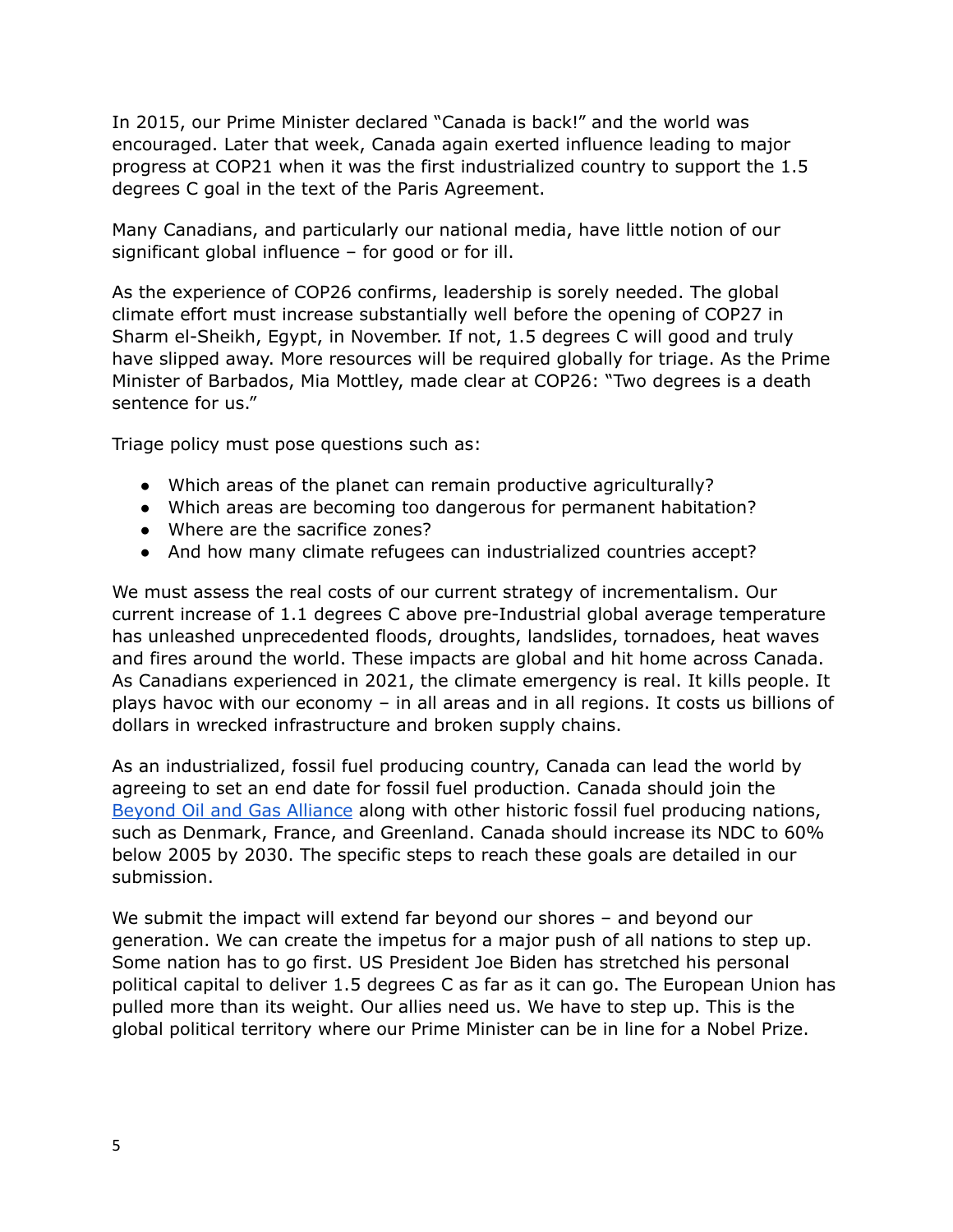### **3. Getting there from here – this online survey is fatally flawed**

This consultation limits the horizons of opportunity to seven defined topics at no more than 1,000 characters per topic. It further limits public input to a short window over the holidays with minimal publicity to increase participation. Even with the welcome extension on the deadline, this consultation is, *prima facie*, an insult to meaningful public participation.

The topic areas found on the online survey are important, but insufficient. Overall, this online survey perpetuates a business-as-usual approach of incrementalism that fails to respect the motion passed by parliament on June 18, 2018 that we are in a climate emergency.

Missing are a number of topic areas and essential immediate steps:

- 1) 2022 must be established as the year in which GHG emissions peak and begin to fall in Canada. This implies that all fossil fuel production must also peak in 2022 and begin to fall. It is not enough to cap emissions from the oil sands, and potentially on an intensity basis. We must cap production and emissions and set a trajectory to zero now. Expanding on this point, committing to "cap Canada's oil and gas emissions at the **pace and scale** needed to get to net zero" means taking a long time to ramp down the industry. This appears intended to provide industry with the opportunity to produce offsets through the unproven and cost-prohibitive fantasy of new carbon capture, utilization and storage (CCUS) technologies (among other possible contenders for addressing over-shoot). This appears to us to be a sleight of hand to allow no changes *at all* in levels of emissions for some decades. What is stated here is a cap – that's all, no elimination of extraction *in* toto or even just new extraction. This, despite their recognition that the previous engagement survey showed that 81% of respondents wanted to pursue the development of renewable technologies.
- 2) Meaningful engagement of Indigenous governments to maximize economic development opportunities in nature-based climate solutions and deployment of renewable energy as a top priority, consistent with UNDRIP
- 3) All fossil fuel projects undertaken in violation of Section 35 of the Constitution and/or in violation of UNDRIP be immediately canceled.
- 4) Reject illegitimate and unproven schemes such as CCUS allowing for overshooting targets with the assumption of subsequent reversal. Such technologies can be encouraged, but as long as they remain unproven, carbon assumed to be eliminated must not be counted toward meeting our GHG emission reduction goals.
- 5) Ensure that any technologies receiving government support meet clear criteria for future benefit. For example, all emission reduction efforts receiving public dollars must be developed to maximize GHG reductions, at lowest costs, enhance employment benefits with the lowest possible transactional costs and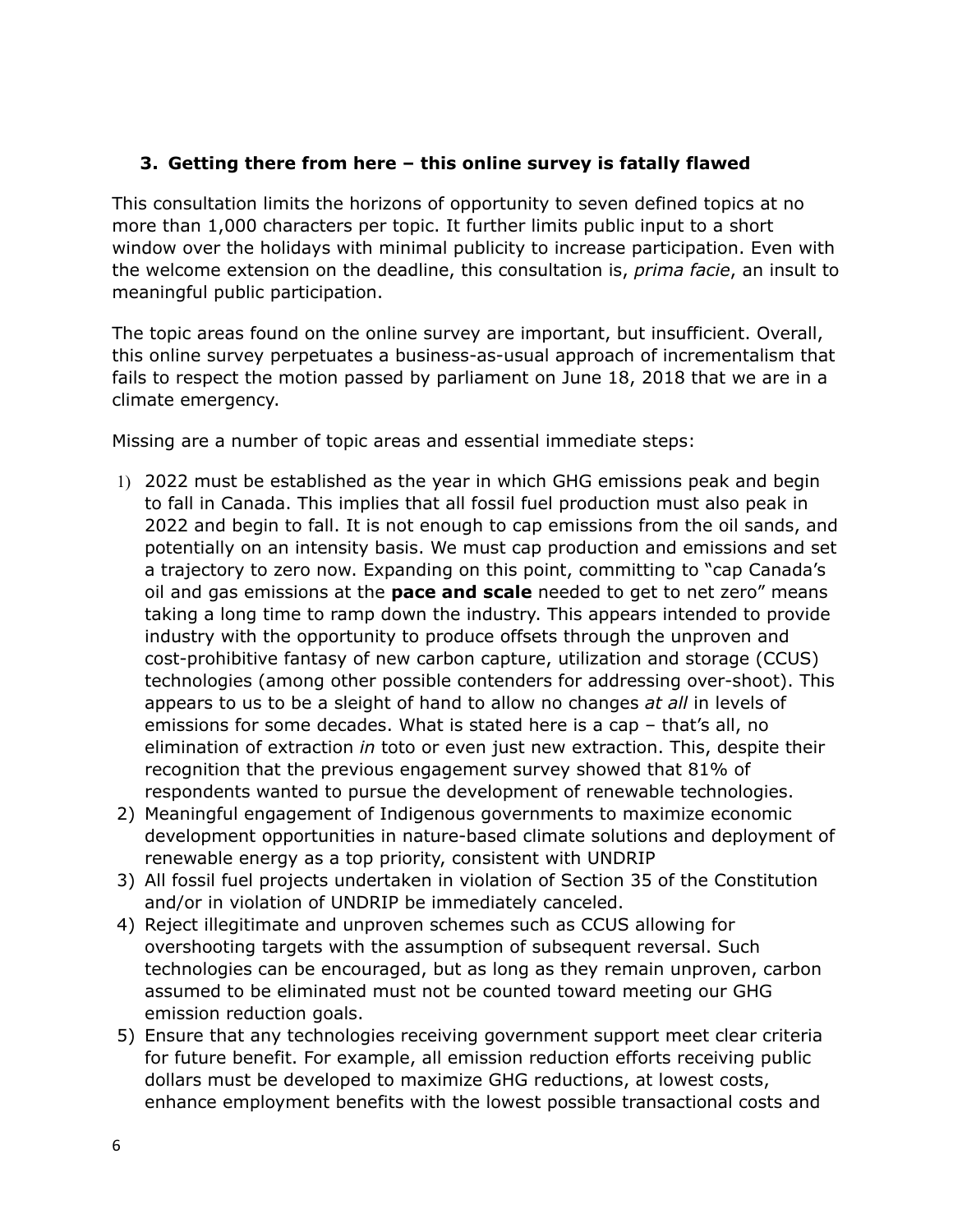delays. Using such criteria, given current technologies and the reality of enormous costs for little return, will eliminate any new nuclear plants or mega dams from consideration.

- 6) All federal government spending to build or expand fossil fuel infrastructure must cease immediately.
- 7) No further permits for fossil fuel exploration or development in Canada's off-shore will be issued.
- 8) Banning the export of thermal coal, already promised by the government but not mentioned in this survey, will be accomplished by 2023.
- 9) The recommendations of the government-commissioned [Taskforce](https://www.canada.ca/en/environment-climate-change/services/climate-change/task-force-just-transition/final-report.html) on Just Transition for Canadian Coal Power Workers and [Communities](https://www.canada.ca/en/environment-climate-change/services/climate-change/task-force-just-transition/final-report.html) was tabled in December 2018. Coal workers are losing their jobs, but the just transition they were promised is nowhere in sight – nor mentioned in the consultation. It is urgent that it be honoured and expanded to all fossil fuel workers and communities.
- 10) All federal government infrastructure funding must be tied (as it was in the administration of former Prime Minister Paul Martin) to adherence to climate goals. Infrastructure must be designed to reduce carbon emissions over its lifetime, while also being built to anticipate and reduce risk from future events (as part of adaptation planning).
- 11) The federal government is the largest purchaser of all things in Canada. All government purchases, whether of vehicles or light bulbs, must be to advance the best possible technology and assist in bringing down the cost of carbon-cutting technology, even if the cost to government is increased. This strategy can boost Canadian climate saving technologies. A key example is green concrete. CarbonCure Technologies of Halifax is a world-leading developer of green concrete, transforming concrete from carbon threat to climate solution. All government purchases of concrete must be of green concrete. New vehicle purchases, including by Crown corporations like Canada Post, must be electric vehicles (EVs). The only exceptions would be cases where services are not available in EVs, such as in military applications. Further, Canada could retrofit all federal buildings to achieve net negative carbon status, leading the way and promoting cutting edge technologies in retrofits.
- 12) Canada will pursue through all multilateral arrangements the World Bank, the International Monetary Fund, the World Trade Organization – global policy coherence to hold to 1.5 degrees C. This will require a global effort to renegotiate all Investor-State Protection Agreements within the WTO, an effort Canada should lead.
- 13) Omitted from this consultation is any reference to international development assistance and climate finance. Just as in COVID, where vaccinating people around the world protects us at home, Canada must significantly boost our commitment to assisting the developing world in both mitigation and adaptation. Funds should be primarily in grants, not loans. Climate finance must be consistent with all 17 Sustainable Development Goals to which Canada is also committed.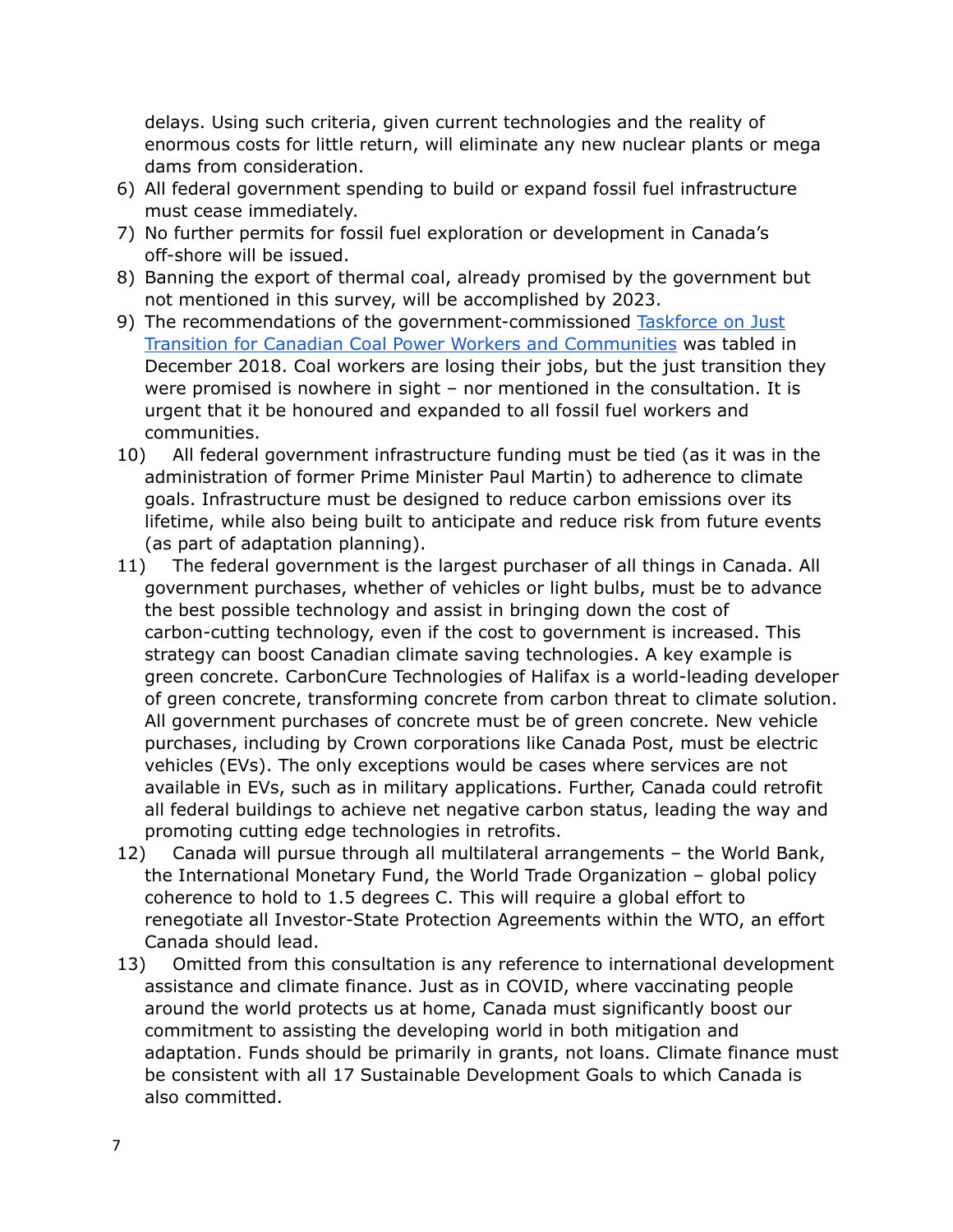14) Lastly, adaptation should be part of our plans to 2030. Many adaptation strategies do double duty in mitigation. This is particularly true in the case of nature-based climate solutions, which are included in the survey, so we expand on this point below. It is an astonishing oversight that adaptation has been ignored in this exercise. We assume a separate process will be underway to address this deficiency. However, for optimum effectiveness, these silos – mitigation and adaptation - should be merged.

### **4. Addressing the seven topics in the online survey**

**Buildings:** Canada has already pledged to net zero building stock, a net zero building code, and to energy efficiency and conservation improvements. These eco-efficiency upgrades have focussed primarily on residential properties and low income housing.

The programs need to be expanded to all commercial, industrial and institutional (municipalities, universities, schools and hospitals) properties. Insulation, heat pumps and modernized furnace equipment can cut carrying costs of properties dramatically while cutting millions of tons of GHG. Maximizing insulation is key to help our built infrastructure adapt to extreme weather events – deep freezes and heat domes. The missing piece is to maximize the deployment of localized renewable energy production on all new and existing buildings. Commercial buildings, hospitals, municipal buildings, universities and high schools offer major opportunities for solar panel arrays. Rooftops gardens offer sequestration opportunities. We must move from net zero buildings, to net negative.

**Electricity:** For years, Green strategies for carbon reduction have focused on what is now popularized in Saul Griffith's Electrify: An Optimist's Playbook for Our Clean Energy Future.

Two key actions are required: decarbonize all electricity and connect all regions and provinces through a robust electricity grid, allowing for storage and flexibility in wheeling renewably sourced electricity from one place to another.

Discussion of a North American interconnected grid has been underway for two decades. Twenty years ago, the North American Commission for Environmental Cooperation led a tri-partite effort to review the potential for renewable electricity wheeling through jurisdictions and produced this [report.](http://www.cec.org/files/documents/publications/959-environmental-challenges-and-opportunities-evolving-north-american-electricity-en.pdf)

It is dismaying that so little progress has been made in Canada. It appears that the federal government has been unwilling to take a lead in forging agreements. We note that the Infrastructure Bank has made solid strategic investments in inter-ties, but there is still no national commitment or plan.

Canada has a very solid base of renewable energy and long-standing plans to move to 100% renewable electricity. Key to the success of national renewable electricity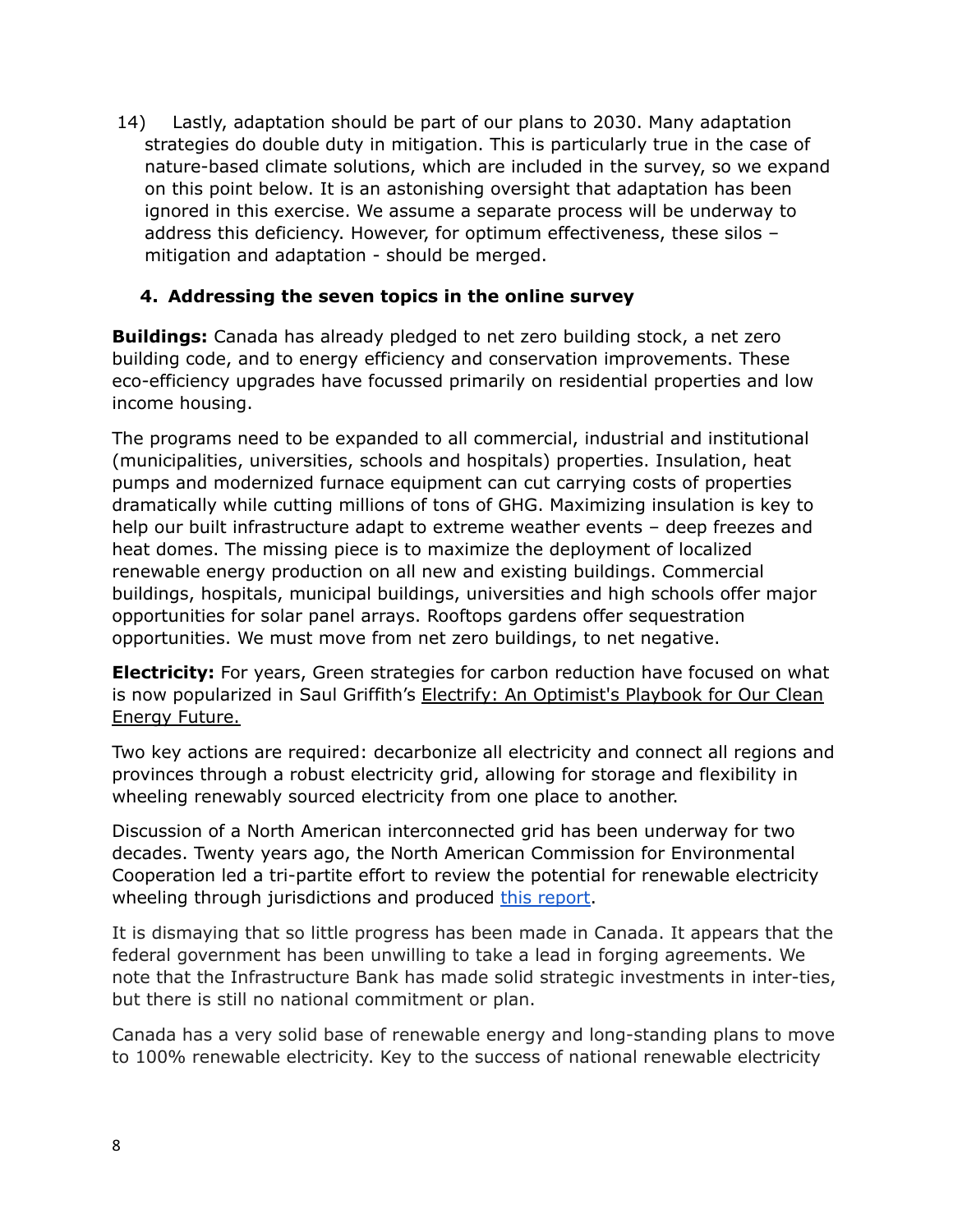is using the grid for storage. Replacing coal with natural gas is not decarbonizing. We need to remove natural gas from the grid as well.

Many key inter-provincial links have been stymied by a lack of inter-ties. Traditionally, provincial monopolistic utilities have preferred building links and business relationships with neighbours in the US. To facilitate a national electricity grid, negotiations are required between each provincial utility with the federal government. Expropriation is an option, but an undesirable one. Bilateral negotiations, lubricated with funds for upgrading and expanding the grid, should be successful. These negotiations must begin now.

Some linkages – such as linking eastern Manitoba with western Ontario – will require substantial construction on Indigenous lands with major potential impacts on nature. Indigenous nations must be engaged immediately to ensure the route through the boreal is guided by traditional Indigenous knowledge, respecting sovereignty and treaties. There is no time to waste in beginning meaningful consultation to have a completed national renewable electricity corridor by 2030.

**Heavy industry, including oil and gas:** The federal government has existing authorities under the Canadian Environmental Protection Act (CEPA) to regulate any facility emitting GHG, just as Environment Canada and Climate Change can regulate dioxins and furans from pulp and paper mills.

As noted above, promoting carbon reduction innovations in different sectors can be advanced through tied funding and government procurement policies. The government has committed to end the export of thermal coal. CEPA can be used to expedite that commitment to 2023. Based on that precedent, the export of any fossil fuel products could be banned by 2030. The importation of fossil fuels products should also be banned by 2030.

The impact of these steps will be to ensure that, on a rapidly declining basis, the use of fossil fuels by Canadians will be from Canadian-only sources. This will assist in cushioning the impact for fossil fuel dependent communities. It will also end Canada's practice of shipping millions of tonnes of GHG emissions offshore. By focusing on import and export, jurisdictional considerations are avoided. Provincial and territorial governments control most natural resources (other than mining uranium); the federal government controls import and export, as well as having the right to regulate toxic substances, under federal criminal law powers.

The oil sands sector, in particular, needs to face the reality that it will cease producing by 2030. There can be no justification, environmentally or economically, for completing the Trans Mountain pipeline expansion. There is a large opportunity for this government to convert the TransMountain Corporation, a wholly owned government entity and Crown corporation, into a public vehicle to boost adaptation and climate resiliency. This potential was recently demonstrated when TMX pipeline construction workers in the Fraser Valley shifted to the urgent priority of repairing highways and broken supply chains following the devastating floods and landslides. The permanent revision of the mandate of the TransMountain corporation to one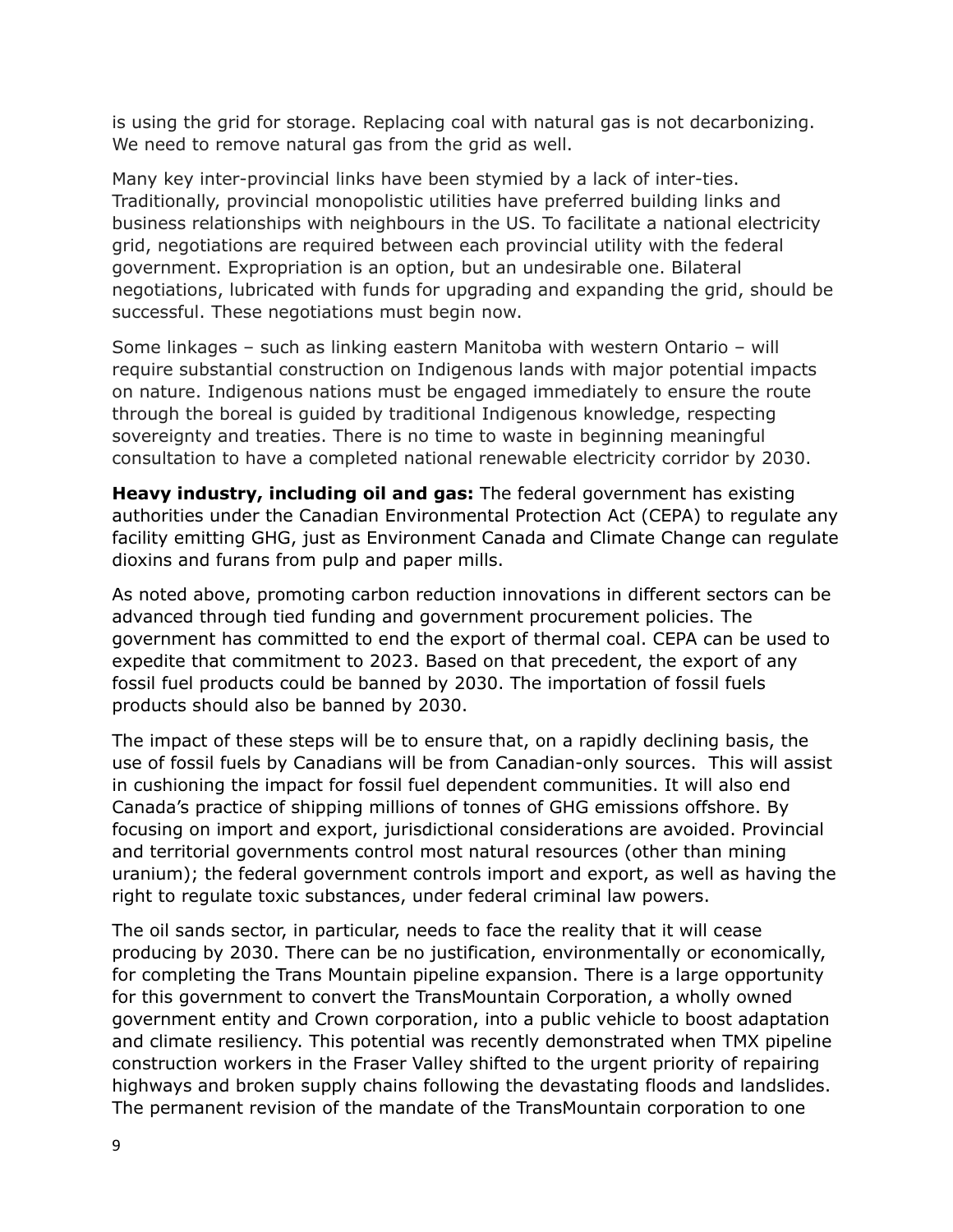assisting in fire fighting, increased fire preparedness and work in adaptation of critical infrastructure is a wise move to save lives and protect our economy.

Once the oil sands are no longer producing, the focus of much work well past 2030 will be in remediation of tailing ponds and mining sites. Abandoned oil wells will continue to require clean-up with an effort to repurpose the deep wells, where potential exists, to geothermal energy production. Those wells without sufficient energy at depth can at least preheat water for such things as maintaining greenhouses.

Canada is committed to a 75% reduction in methane by 2030. Banning fracking is a major step in meeting this target. Banning fracking can be done at the federal level using CEPA. Quebec, Nova Scotia, Newfoundland and Labrador and New Brunswick placed bans on fracking, although the Conservative government of Blaine Higgs in New Brunswick lifted it quietly for one project. First Nations in New Brunswick have objected. Fracked gas has the same carbon [footprint](https://www.policyalternatives.ca/bc-carbon-conundrum) as coal. Pursuing fracked gas as a climate solution is a new definition of insanity.

Work in methane reduction through regulations must be revisited to close loopholes, enhance monitoring and ensure best available technology is deployed in working sites and abandoned ones, such as the abandoned Donkin Mine in Nova Scotia. The report of the Commissioner of Environment and Sustainable Development (November 25, 2021) revealed that the Onshore Emissions Reduction Fund to reduce methane from the oil industry had not resulted in any measurable reductions, and might have increased emissions instead. The program is essentially a new subsidy. The same could be said of the methane reduction plans for the agriculture sector. These funds are poorly designed. They may not result in any methane reductions, but instead be untied subsidies to large industrial agriculture. Spending programs to reduce methane must result in demonstrable, new reductions. Issues of additionality must be anticipated in designing any such funding.

**Transportation:** Transportation accounts for 25% of Canada's GHG. Decarbonizing transport is doable and essential by 2030. Huge potential exists in the following immediate moves:

- Regulate light trucks and SUVs to Corporate Average Fuel Economy (CAFE) standards
- Ensure all new vehicles sold in Canada are zero carbon by 2030
- Accelerate the retirement of the internal combustion fleet and transition to EVS through tax incentives which decrease over time to zero by 2035. The faster you switch, the more cash you get back.
- Ensure bio-fuels from non-food sources, such as waste fat or cellulosic ethanol, are available for the agriculture and fishing sector by 2025. Both sources are well-distributed across Canada. Biodiesel from waste fat can be produced relatively cheaply and easily from small business.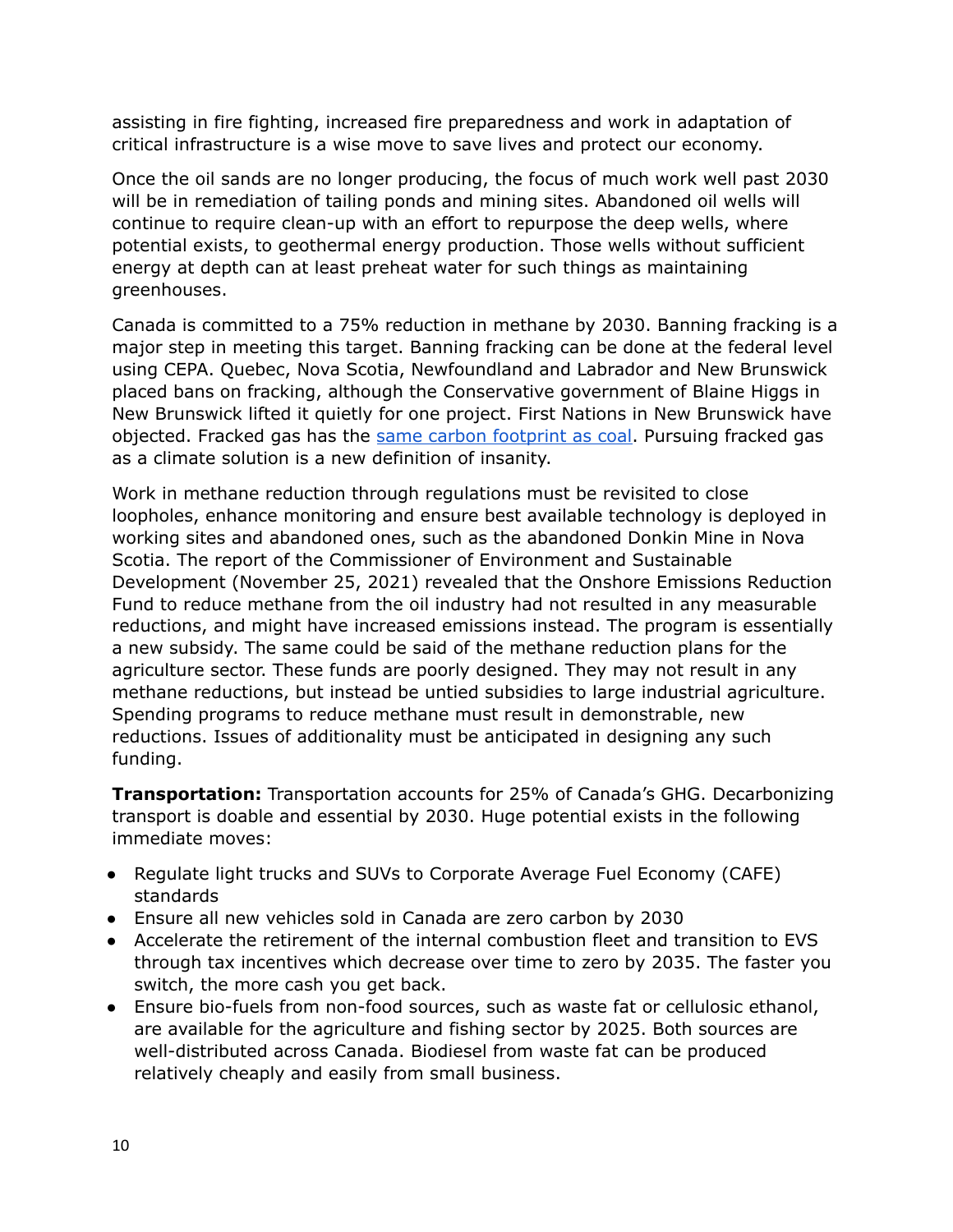- Ensure that global marine shipping and aviation fuels face a carbon price to drive fuel switching and electrification, while also creating a global fund to meet climate finance targets. A global carbon tax for international transportation of people and goods was first proposed by former French president Nicolas Sarkozy. The Harper administration opposed it but given the prime minister's call for a global carbon tax at COP26, it appears an excellent bid for Canada to pursue in advance of COP27.
- Make public transit affordable, reliable and low carbon within cities and between them, investing in bus and rail. So far, major federal funding for public transit has been limited to transport within our cities. VIA Rail funding enhancements have been limited to the Windsor-Quebec corridor. Huge gaps exist across Canada where there is literally no public transport other than flying. Unlike Amtrak in the US, VIA Rail has no legislative framework or mandate. In this Parliament, we must legislate a mandate for VIA Rail to deliver safe, reliable, low-carbon, affordable passenger transportation across Canada. Our rail network must be supplemented by affordable, low-carbon bus service between communities. Meeting the need for safe, affordable and reliable ground transportation across Canada is also required by the recommendations of the Inquiry into Missing and Murdered Indigenous Women and Girls. It is an aspect of reconciliation as was recently and specifically underscored by the [September](https://www.bccourts.ca/jdb-txt/ca/21/03/2021BCCA0333.htma) decision of the Appeals Division of the British [Columbia](https://www.bccourts.ca/jdb-txt/ca/21/03/2021BCCA0333.htma) Supreme Court on the E and N railway lands.
- Canada must boost our domestic production of electric and potentially other zero-carbon vehicles. But we must be realistic about the hyped opportunity for a car battery sector. We are far behind other competitors. We do seem to have potential for a global niche in electric battery powered commercial air travel as pioneered commercially by Harbour Air in British Columbia.

**Agriculture and waste:** The agriculture sector could play a major role in addressing the climate emergency, just as it is a major victim of climate impacts from droughts to floods to heat waves. Intense regenerative agriculture could assist in carbon sequestration. Bringing the agricultural community on board is critical, but not through hand-outs untied from measurable reductions. While some claim regenerative agriculture could solve the climate crisis, others are more cautious, as this report from World [Resources](https://www.wri.org/insights/regenerative-agriculture-good-soil-health-limited-potential-mitigate-climate-change) Institute demonstrates.

Accounting for carbon storage in soils remains challenging, with numerous complicating factors. For example, building organic matter in the soil uses additional nitrogen, and if this is added as synthetic fertilizer, the emissions this generates should be part of the equation. Soil carbon sequestration can increase rapidly at the beginning, when initial organic matter is low, and then at a decreasing rate, and carbon storage potential is finite. As a result, incentives based on carbon storage can create unfair advantages in the form of large program transfers in the short term for large corporate farming that adopt practices in the short term, to the disadvantage of farms that have been slowly building soil organic matter for decades. If we do not ensure that incentives are fair and equitable, policies will continue to tip the scale in favour of big corporate globalized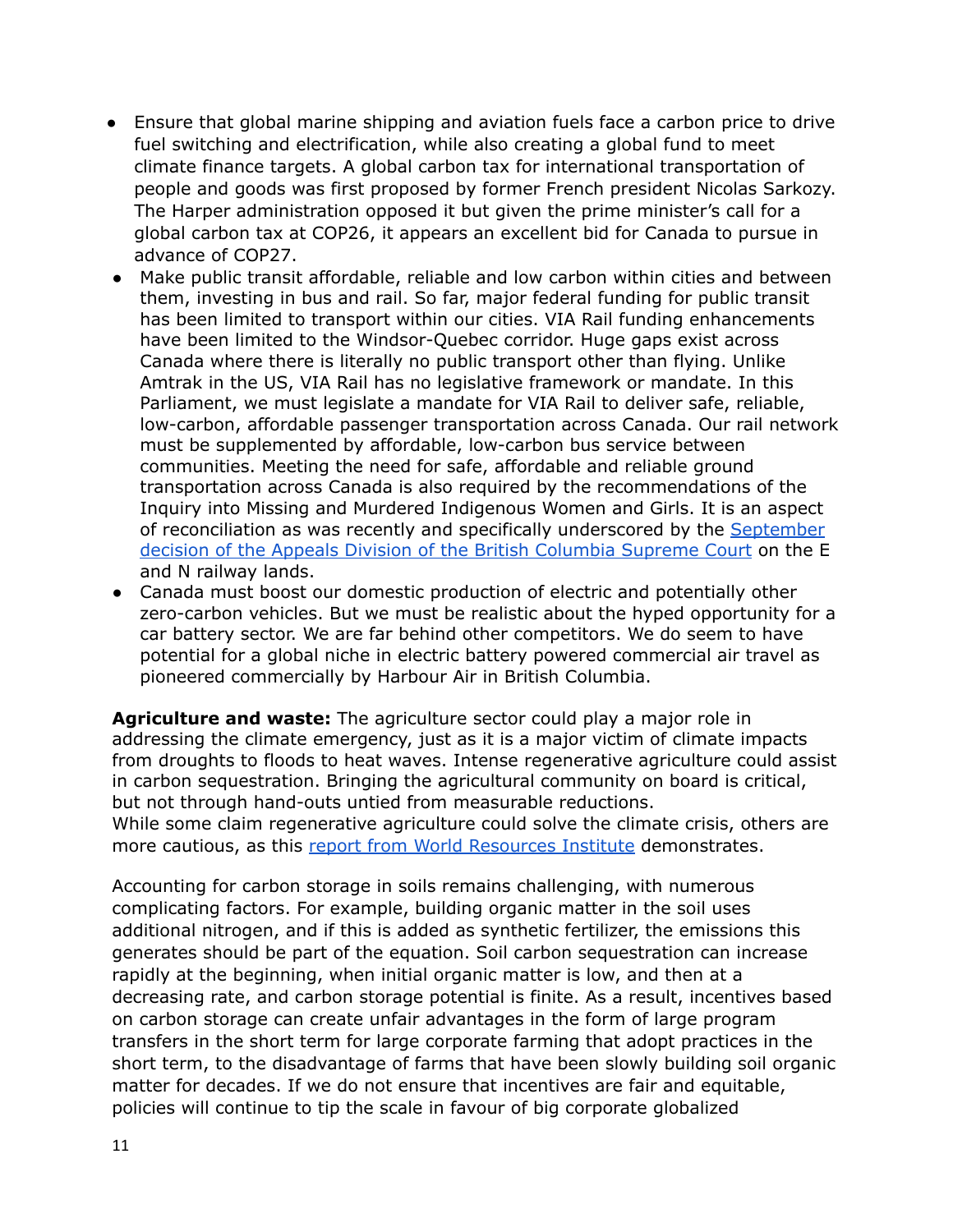agribusiness, feeding a trend that has contributed to increasing the agriculture sector's emissions in so many different ways.

It is unquestionably good for the environment and biodiversity to move to greater sequestration in our soils. There are multiple benefits, but they must not be over-counted. Still, we underestimate the benefits of grasslands for carbon sequestration. We likely overestimate the damage of meat production in assuming that any meat production has the same negative impacts as industrial livestock production. Confined feedlot operations rely on massive carbon-intensive inputs of soybeans and corn. As well, for some ecosystems, such as grasslands, having hooved animals on the land, raised on grass, enhances the health of soils and carbon sequestration. More research is needed in this area. So too are partnerships with agriculture, particularly to assist in measures that advance mitigation and adaptation.

Food waste is a huge issue. We waste about a third of food in Canada. Avoiding food waste is a carbon reduction plan and could assist in ensuring adequate nutrition for all.

**Nature-based climate solutions (NBCS):** The need to better integrate biodiversity and climate goals was a major take-away from COP26. Most measures in the NBCS toolkit will enhance biodiversity, carbon sequestration (mitigation) and adaptation. For Canada, immediate measures include the following (where NBCS programmes meet both adaptation and mitigation goals, we use the notation "AM++"). All of them have climate and biodiversity benefits:

- Tree planting across the landscape in ecologically appropriate species -AM++
- Urban tree planting, especially creating shade to combat urban heat islands  $-AM++$
- Residential tree planting with deciduous trees to reduce air conditioning demand -AM++
- Rooftop tree planting on high rise buildings  $AM++$
- Eelgrass restoration in coastal zones
- Focus replanting particularly in those areas devastated by wildfires to help hold slopes, soil and enhance fisheries habitat  $- AM++$
- Stop all logging of old growth forests
- Restore health of watersheds
- Protect peat lands
- Restoration of hedgerows in agricultural areas, restoration of principles and practices of the Prairie Farm Rehabilitation Board (developed after the Dustbowl era of the 1930s, canceled by the Conservative administration in the 41<sup>st</sup> Parliament)
- Restore and protect riparian zones

For these and other programs, partnerships with the rural municipal governments of Canada (through the Federation of Canadian Municipalities) and with Indigenous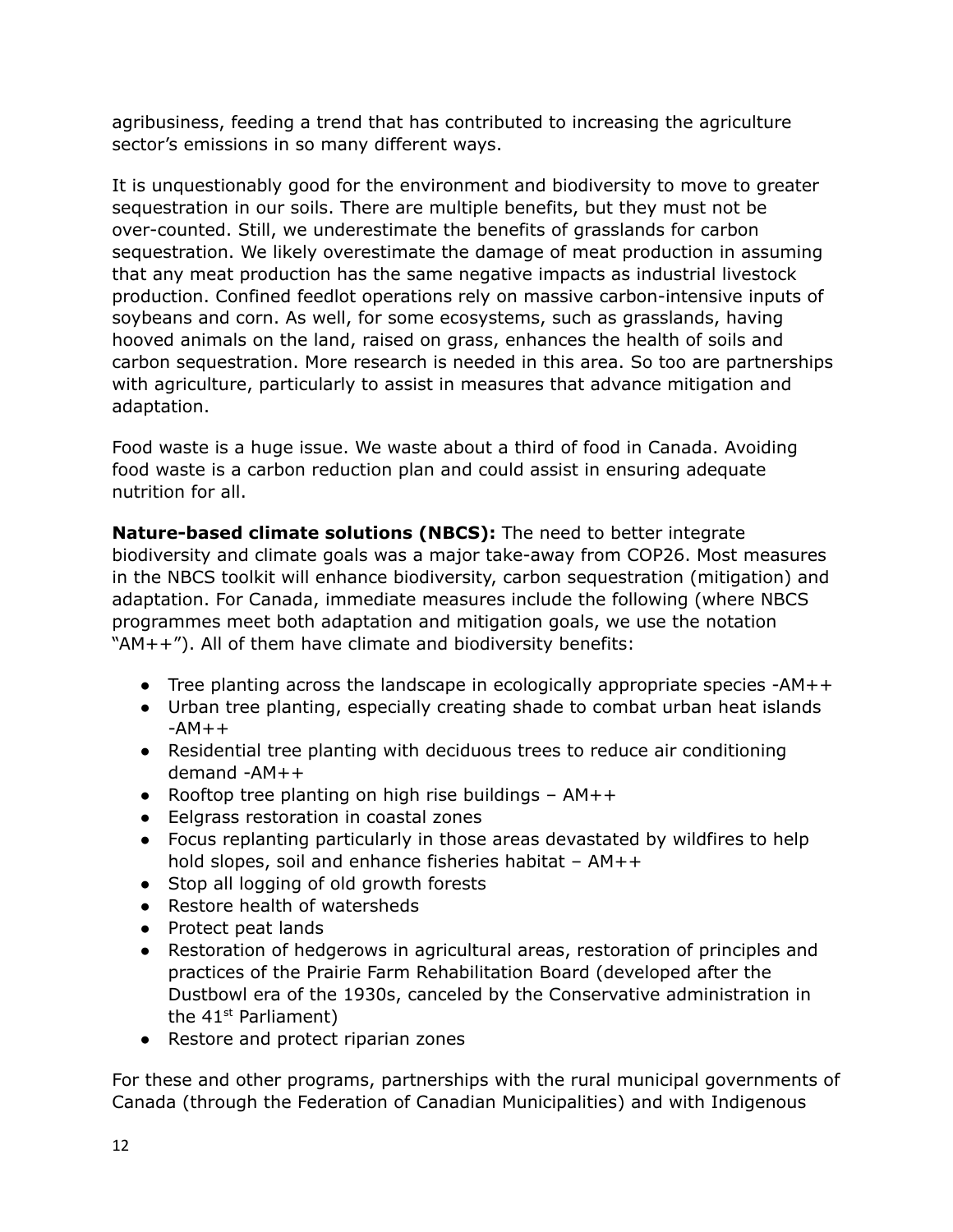Peoples and nations, particularly the Indigenous Guardians program (within the Indigenous Leadership Initiative) will likely produce faster results than a one project at a time approach through departmental funding approvals.

**The 2026 interim objective:** Canada's current 2030 NDC is a barrier to holding to the 1.5 degrees C global target. Adopting 60% below 2005 by 2030 is key. The shape of the GHG reduction curve must start very steeply. Based on 60% cuts by 2030, an interim target of 30% below 2005 by 2026 is intuitive. However, we need to build confidence, so we propose an interim target of 20% below 2005 by 2026, with success accelerating in the second half of the decade.

### **5. What do you see as the barriers or challenges to reducing emissions in these sectors? Do you have suggestions on how to overcome these barriers?**

The IPCC Special Report on 1.5 degrees C set out that there are no technological barriers, no scientific barriers, no economic barriers to holding to 1.5 degrees C. Our only barrier is the lack of political will. Overcoming this barrier in Canada will take courage.

Canada – as a constitutional monarchy with a strong federation of 10 provinces and three territories – presents challenges. Our federal government increasingly acts as a maître d' to difficult restaurant customers, with the mantra, "the customer is always right" (acknowledging unintentional plagiarism of former Prime Minister P.E. Trudeau's reference to the federal government as the head waiter.)

We need the federal government, and particularly the Prime Minister, to show leadership – and courage. It is not defensible to say our structural and political reality is an insurmountable barrier.

Our uniquely Canadian jurisdictional barriers and conflicts cannot equal those of the separate nation-states within the European Union (EU). The EU has done a better job finding consensus and burden-sharing to meet climate goals among and between the twenty-seven nations speaking twenty-four official languages than has Canada.

We need to revisit the strategies of early environmental successes in Canada – on acid rain and on ozone. The best way to achieve a national plan is through individual bilaterals, one jurisdiction at a time. Progress begets progress.

As well, we now have the imprimatur from the Supreme Court of Canada for federal actions on climate. We need to reconfigure our policy and constitutional lens. For example, the constitution clearly makes forest management a provincial area of authority. But carbon sequestration is not forest management. It is a response to an emergency. The provincial right to set annual allowable cuts remains unchallenged. Federal programs such as a commitment to planting two billion trees has not been challenged. Actions to enhance carbon sequestration and protect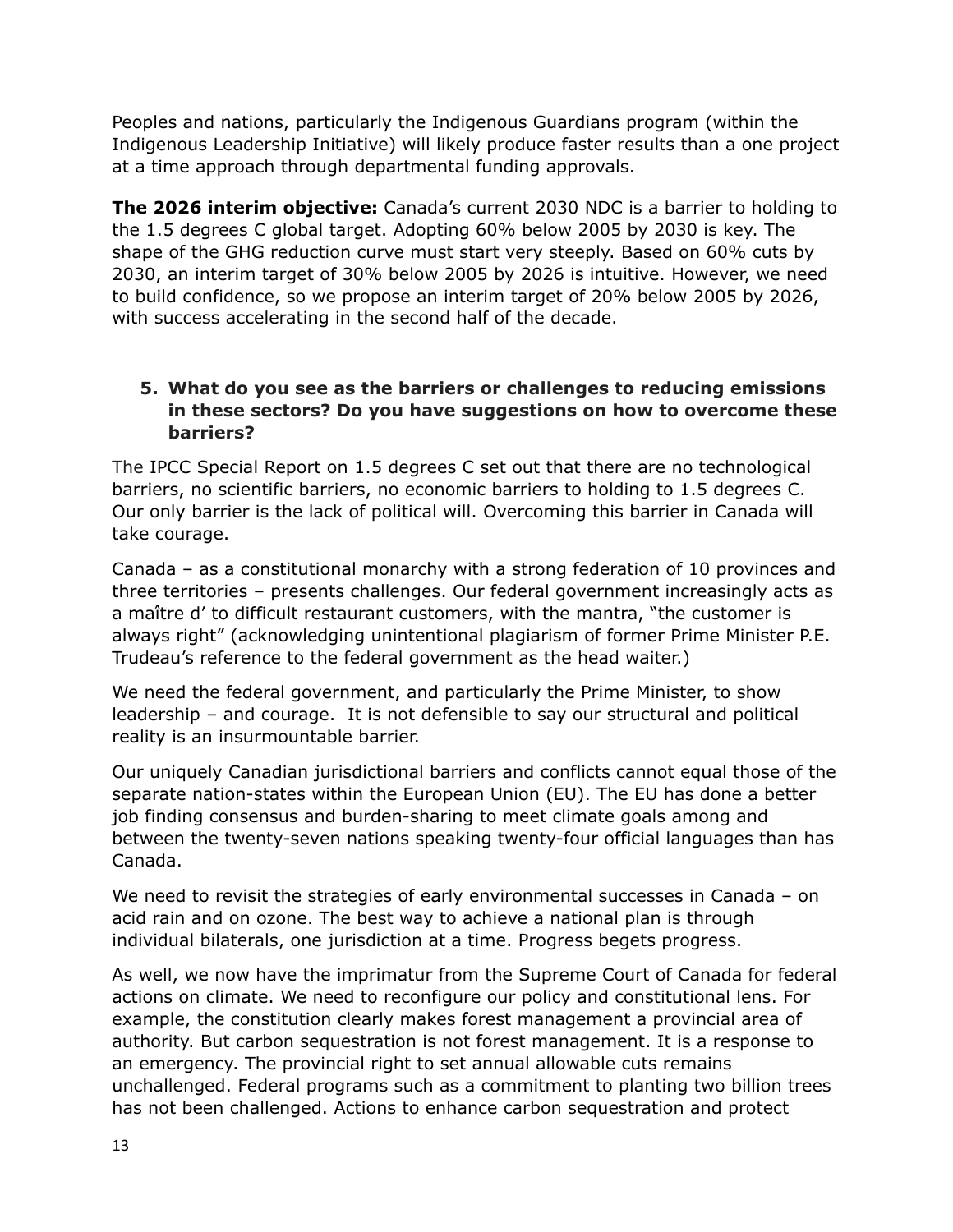existing carbon sinks is not an intrusion into provincial jurisdiction Any impact on forest management is purely incidental.

While the First Ministers format for decision making, with one province able to stymie progress, has been a barrier for climate action, it is not the case that Canadians as a whole need to be kept from consensus decision, multi-stakeholder efforts. The repeal of the National Roundtable on Environment and Economy Act (as part of omnibus bill C-38 in spring 2012) was a loss, as was the cessation of the *ad hoc* Projet de Société, under former Environment Minister Jean Charest. More engagement and hands-on participation, with less mediated engagement through governmental entities like the Net Zero Advisory Body (NZAB) and Canadian Institute for Climate Choices would help build momentum. We do not reject the value of such bodies. In many ways, they are only now getting up and running. However, citizen engagement is not a robust focus of their work at this time.

### **6. Conclusion**

The Green Party of Canada hopes to engage further in the details covered in cursory fashion here. We attach, as an addendum, our 2019 [calculations](https://www.greenparty.ca/sites/default/files/2019.10.11_mission_possible_research_analysis_en.pdf) to get to 60% [below](https://www.greenparty.ca/sites/default/files/2019.10.11_mission_possible_research_analysis_en.pdf) 2005 by 2030. This is not modelling. It is actual data. Three years later, the slope needs to be steeper. It is not a prescription, but one example of a pathway to 60% below 2005 by 2030.

The alternatives to aggressive, deep cuts in emissions are dreadful. In the last six months alone, we have seen what 1.1 degrees C looks like in lost lives and billions of dollars in damage. The costs of inaction – and the costs of incremental actions – are unacceptably high.

Look up.

On behalf of the Green Party of Canada:

Dr. Amita Kuttner, Interim leader Lorraine Rekmans, President Elizabeth May, MP, Parliamentary leader Mike Morrice, MP. Shadow Cabinet Climate experts: - Dr. Imre Szeman

- Dr. Farrukh Chishtie
- Dr. Devyani Singh

Cc: The Right Hon Justin Trudeau, Prime Minister The Hon Chrystia Freeland, Deputy Prime Minister Hon. Jonathan Wilkinson Hon Omar Alghabra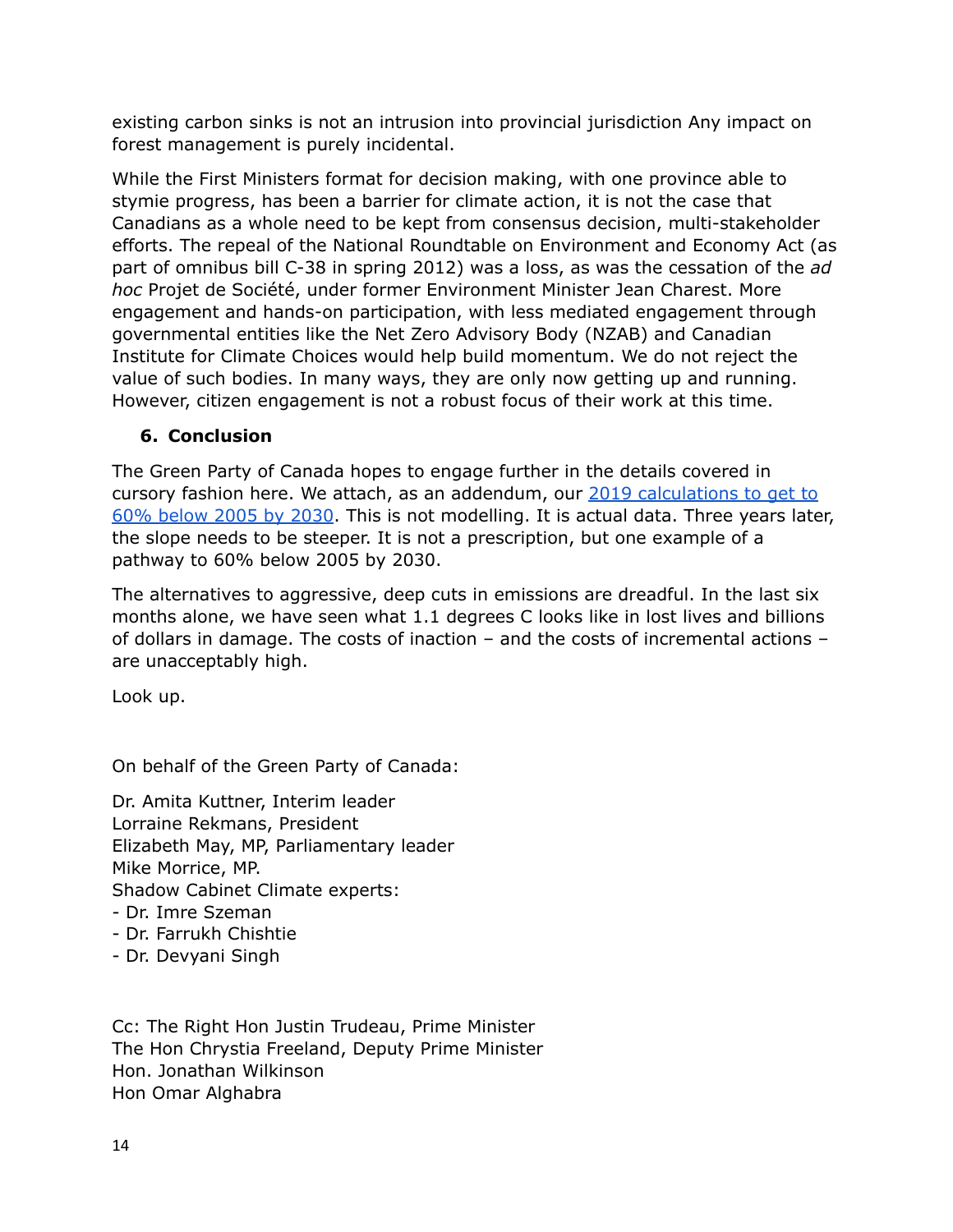Hon Patty Hajdu Hon Marc Miller Hon Dominic Leblanc Julie Dabrusin, MP, Parliamentary Secretary to Ministers Guilbeault and Wilkinson Yves Giroux, Parliamentary Budget Officer Jerry DeMarco, Commissioner for Environment and Sustainable Development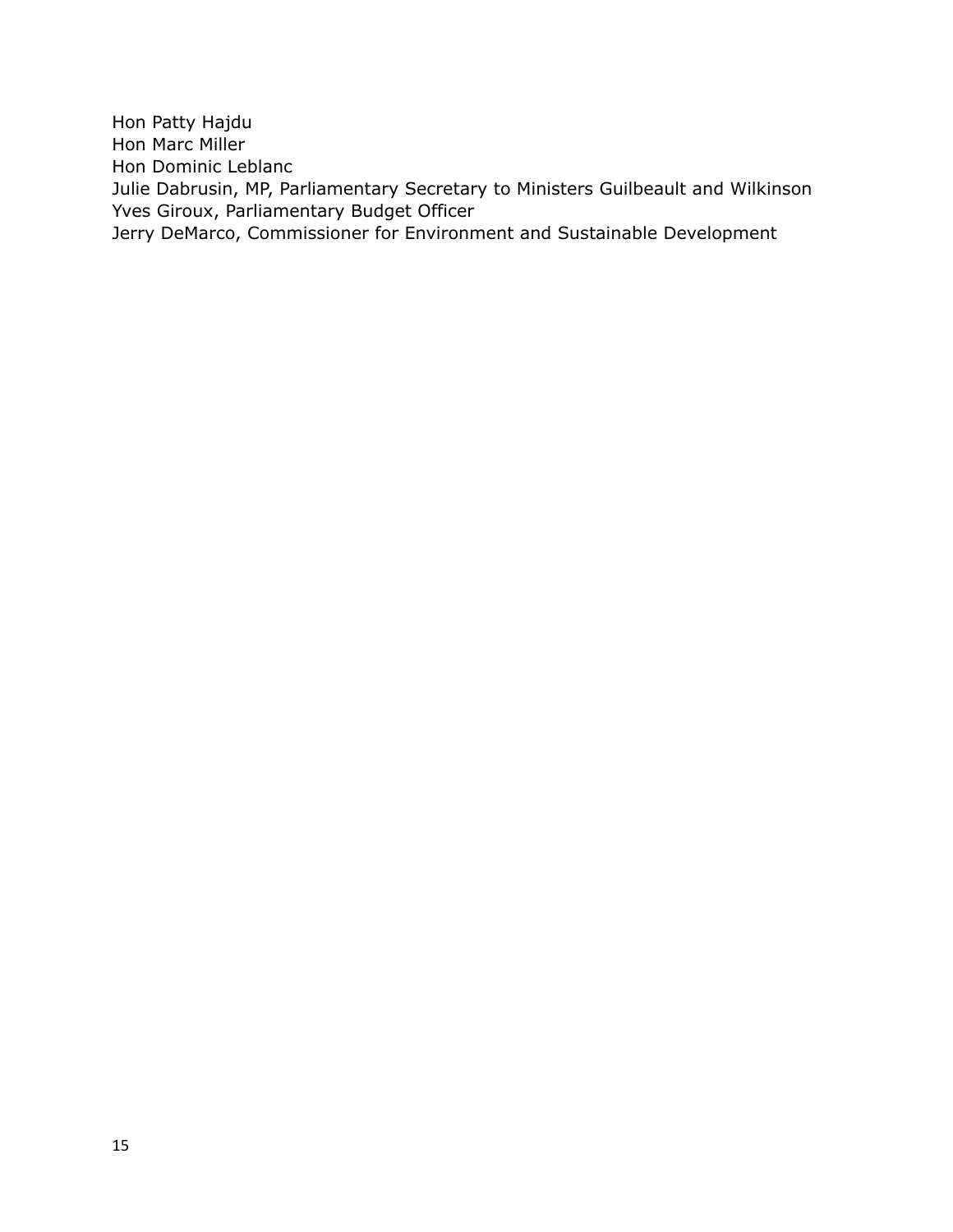# **Mission: Possible**

# **Projections, 2020-2050**

**Reductions in CO2 Emissions Production of Renewable Energy** 

| Summary                                    |           |    |
|--------------------------------------------|-----------|----|
| <b>Purpose and Discussion</b>              |           |    |
| <b>Figures and Tables</b>                  |           |    |
| <b>Summary CO<sub>2</sub> Emissions</b>    | 8         |    |
| <b>Emissions, Oil &amp; Gas Production</b> | 9         |    |
| <b>Emissions, Transportation</b>           | <b>10</b> |    |
| <b>Emissions, Buildings</b>                | <b>11</b> |    |
| <b>Emissions, Other</b>                    | 12        |    |
| <b>Non-Fossil Fuel Energy Production</b>   | 13        |    |
| <b>Sources, Assumptions</b>                |           | 14 |
| <b>Methodology</b>                         |           | 15 |
| <b>Notes</b>                               |           | 16 |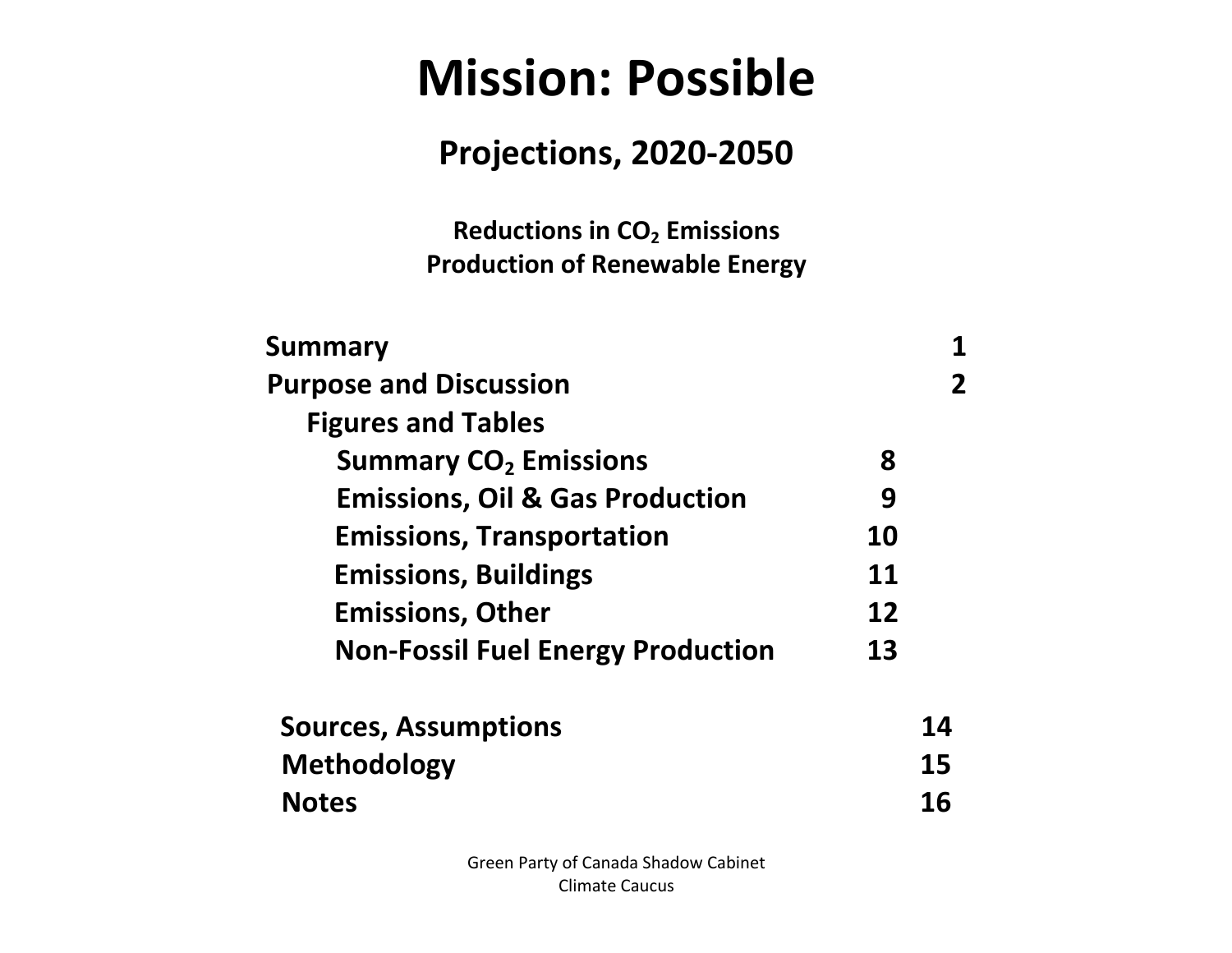### SUMMARY

These two graphs summarize this study. Supporting data and details and are in the body of the document.

The first figure shows projected decreases of  $CO<sub>2</sub>$ emissions from industrial and household activities, and the projected uptake of atmospheric  $CO<sub>2</sub>$  from newly planted coniferous trees. The bulk of the reductions are from dramatically reduced oil & gas production and from shifts in the transportation sector. Coal is not used. Cumulative output is reduced 60% by 2030, the first goal of "Mission: Possible". 

By 2050, CO2 emissions have been reduced by 92%. The remaining 8% still emitted from agriculture, heavy industry, transportation and legacy oil & gas production is expected to be balanced by other carbon sinks: more forest planting, improved agricultural practices, advances in bio-energy carbon capture and storage, and other as yet unproven technologies.

The second figure shows electricity production from various non-fossil fuel sources. In this scenario, solar photo-voltaics (PV) and wind provide most of the power. Hydro and nuclear power decrease gradually from peaks around 2030. As detailed in the text and tables following, there is likely to be more power produced from other renewable sources - biomass, geothermal and tidal all have substantial potential, and all will be developed to some extent.



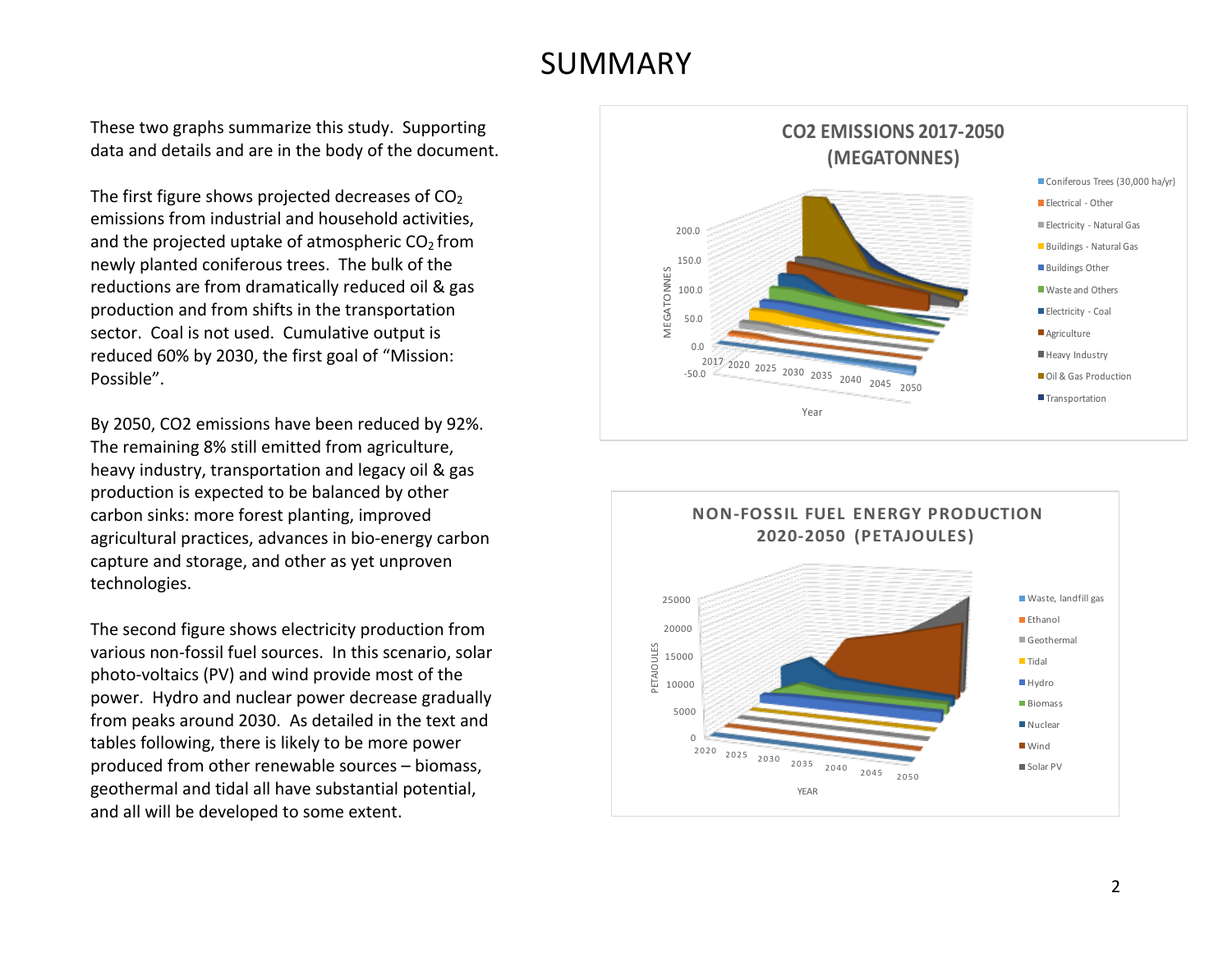## **PURPOSE OF THIS DOCUMENT**

- 1. At the 21<sup>st</sup> Conference of the Parties ("COP21") in Paris in 2015, Canada and the other nations of the world committed to limiting global average temperature increases to 1.5°C above pre-industrial levels, or at least as far below 2°C as possible<sup>1</sup>.
- 2. The Intergovernmental Panel on Climate Change ("IPCC") compared the implications of 1.5°C or 2°C temperature increases. The IPCC report of October 2018<sup>2</sup>, approved by all governments, concluded that an increase of 1.5°C was likely to allow survival of the biosphere, albeit with substantial impacts.
- 3. The IPCC reported that the 1.5°C goal could be met by reducing  $CO<sub>2</sub>$  emissions 45% below 2010 levels by 2030, and achieving carbon-dioxide-neutrality by 2050. The IPCC stated that deploying existing technologies to replace fossil fuels with renewable energy, along with a rapid halt to deforestation and substantial re/afforestation, would likely be sufficient to achieve that goal, if tackled immediately and with urgency.
- 4. A 45% global reduction in GHGs by 2030 should therefore be viewed as an internationally accepted binding constraint on  $CO_2$ -emitting economic activity.
- 5. The Green Party of Canada's more assertive climate plan is called "Mission: Possible" <sup>3</sup>. It calls for CO<sub>2</sub> emissions from Canada to be cut 60% by 2030, and for carbon-dioxide neutrality by 2050.
- 6. The figures and tables attached show one path Canada could take to meet the Mission: Possible commitments
	- a. immediate and drastic reductions in fossil fuel production,
	- b. reductions in energy consumption across all sectors,
	- c. immediate and substantial investment in renewable energy production and distribution, and
	- d. significant reforestation and afforestation.
	- e.

 

These actions are required to meet the world's constraints and Canada's international commitments.

<sup>1</sup> https://unfccc.int/process-and-meetings/the-paris-agreement/the-paris-agreement

<sup>2</sup> https://www.ipcc.ch/2018/10/08/summary-for-policymakers-of-ipcc-special-report-on-global-warming-of-1-5c-approved-bygovernments/

<sup>3</sup> https://www.greenparty.ca/en/mission-possible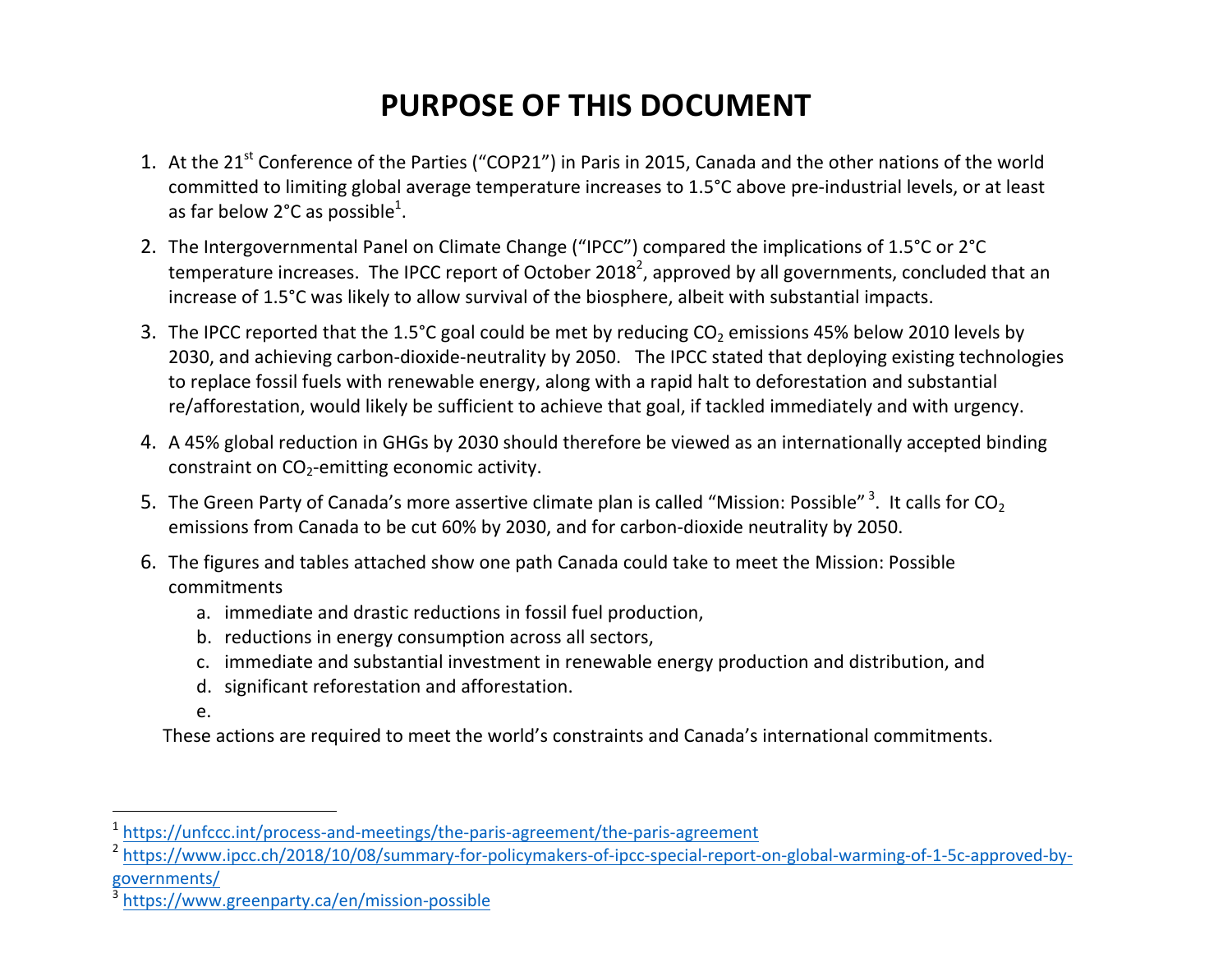- 7. The intention of this exercise is not to quantify costs or benefits, nor to describe policy instruments to achieve the necessary changes, nor to predict impacts on affected economic sectors. These projections are not set out as matters of fact. There will be major variations in all the numbers. The purpose is to demonstrate that there exists at least one feasible path to meet the constraints now placed on emissions. We invite discussion of any part of this scenario, and alternate full or partial scenarios that meet the goals.
- 8. Producing oil and gas generates more than 26% of Canada's total CO<sub>2</sub> emissions<sup>4</sup>. Of this, almost half (12%) comes from mining and processing bitumen. Notwithstanding the industry's successful efforts to improve efficiency, that figure is continuously rising as more and more energy is required to produce bitumen from ever-lower-quality deposits. Greenhouse Gas (GHG) emissions will rise even more dramatically when the massive emissions of methane from fracking for natural gas are included.
- 9. This scenario is designed to produce a 60% reduction in  $CO<sub>2</sub>$  emissions by 2030, and carbon-dioxide neutrality by 2050.
	- a. Production of bitumen and fracked natural gas is ceased by 2030. By 2050, output of conventional oil has been reduced to 13% of 2017 levels, and conventional natural gas reduced to 16% of 2017 levels.
	- b. Fully electric passenger vehicles and light trucks are about 50% of the market by 2030. By 2050 most transportation (with the exception of rail, aviation and marine) will be electrified.
	- c. Consumption of natural gas in buildings is reduced 50% by 2030, and to zero by 2050 through replacement of most natural gas by electricity. Mission: Possible calls also for retrofitting buildings nationwide for energy efficiency - the resulting reduction in demand is not included in this scenario.
	- d. Emissions from heavy industry, agriculture and waste management are reduced 17%, 18%, and 33% respectively by 2030, and 865 55% and 100% by 2050 through adoption of new technologies and practices.
	- e. Electrical power from solar photo-voltaics and wind grow 45% and 35% respectively by 2030. Provincial utilities nation-wide are connected with storage and load buffering on a national electrical grid.
	- f. 30,000 ha of coniferous trees are planted each year through 2050.

g. From 2025 to 2035, meeting domestic energy demands in Canada while winding down production of fossil fuels in Canada may require curtailing some electricity exports to the United States . After 2030, numerous options are open for further reducing overall energy consumption and for generating electricity from renewables.

<sup>4</sup> https://www.nrcan.gc.ca/science-and-data/data-and-analysis/energy-data-and-analysis/energy-facts/energy-and-greenhouse-gasemissions-ghgs/20063 - L1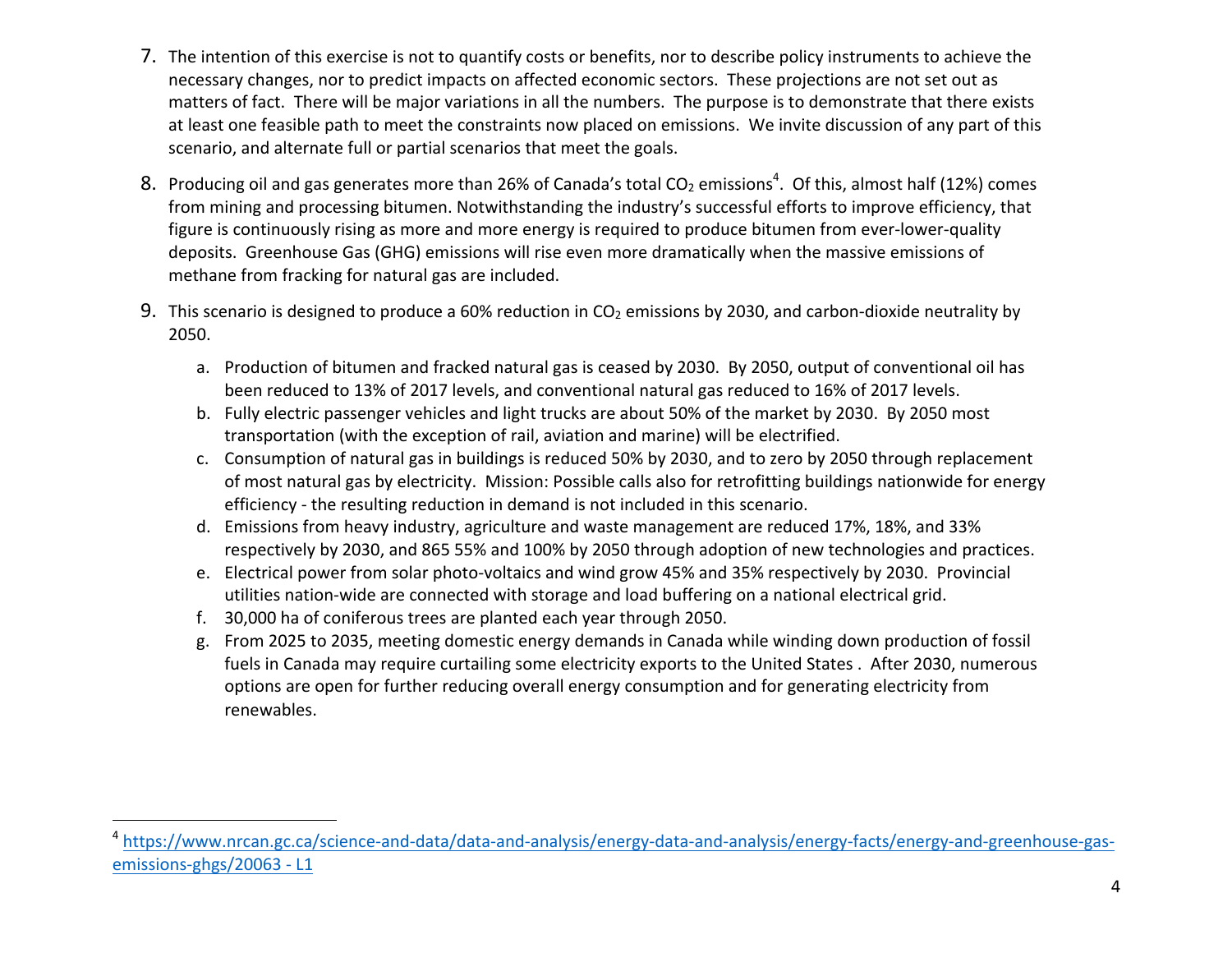- 10. Changes in the oil and gas sector will affect the economy. There will be a reduction in export revenues (now some \$4.7 billion per year from oil & gas, of which about 35% flows to non-Canadian owners), direct federal corporate taxes (now some \$2.2 billion) and royalties to the provinces (now some \$8.6 billion)<sup>5</sup>. There is substantial economic activity in construction of oil & gas infrastructure, estimated by NRCAN at half the impact of actual production. Most of this will cease by 2050, with or without this specific scenario. While some, like the construction of infrastructure, will be replaced by other activities, there will be a reduction in private sector and government revenues in the near term.
- 11. The climate crisis will cause a write-down of asset values of oil & gas companies in Canada and around the world. Mark Carney, Governor of the Bank of England, has warned that the recognition that most oil and gas reserve "assets" will never be exploited could result in a drop in world stock market valuations, with the potential for destabilization of financial markets overall<sup>6</sup>. Financial institutions, insurers and regulators around the world are increasingly insisting that companies disclose such risks in financial reporting – when such disclosure does appear, most institutional investors (banks, pension funds, Crown corporations, etc.) will no longer be able to hold investments in fossil fuel companies, now an average of 12-16% of their portfolios. There may not be other willing buyers when the institutional investors divest.
- 12. This transition will require significant financing. Building the western portion of the national electrical grid could require almost as much money as would be required for the Trans-Mountain ("TMX") pipeline expansion. Financial uncertainties and decreased valuations and dividend flows from traditional energy might make investors and governments more likely to supply the necessary financing for renewable energy and retrofit projects. This will happen without the specific actions described here, but as a natural effect of the world's coming off fossil fuels. It is unlikely that the necessary financing will all come from the private sector, contrary to the predictions of the "Final Report on Sustainable Finance" to the Minister of Environment and Climate Change and to the Minister of Finance.<sup>7</sup>

<sup>5</sup> https://www.nrcan.gc.ca/energy-and-economy/20062#L5

<sup>&</sup>lt;sup>6</sup> https://www.mainstreamingclimate.org/publication/breaking-the-tragedy-of-the-horizon-climate-change-and-financial-stability/

<sup>7</sup> https://www.canada.ca/en/environment-climate-change/services/climate-change/expert-panel-sustainable-finance.html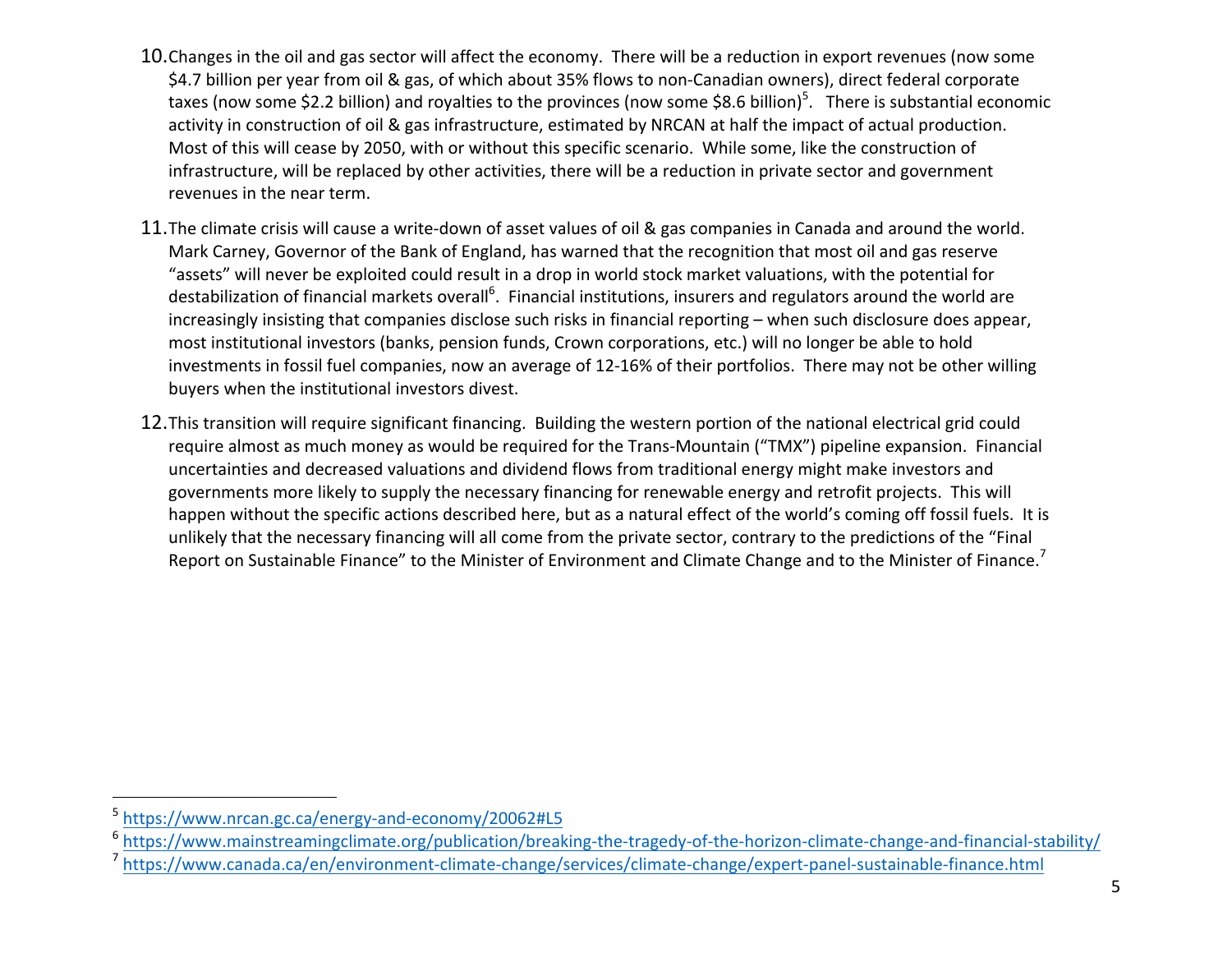- 13. Canadian resource companies have generally been able to avoid the costs of cleaning up after themselves. Notwithstanding the recent "Redwater"<sup>8</sup> decision of the Supreme Court of Canada, which held that even in bankruptcy, a company's agreed-upon environmental liabilities rank ahead of secured creditors and shareholders, history suggests that they may flee the field with their assets and go bankrupt before they pay much to remediate damage done by oil and bitumen extraction to land, water, living systems and First Nations communities. A regulator estimated that the environmental liabilities there are in the order of \$260 billion in Alberta alone. The Green Party believes that restoration work should begin immediately while the companies still have some cash and marketable assets. But in time, governments and the public must be prepared to assume responsibility for most.
- 14. The business model for regulated power utilities will be substantially changed. It already costs less to produce solar or wind power than it does to generate electricity from hydro dams or nuclear facilities. This scenario assumes that Site C and Muskrat Falls are the last major hydro projects in Canada, and that some required maintenance and upgrading of existing nuclear plants is performed<sup>9</sup>, but no new ones are built. With inexpensive local power generation, storage, distribution and load buffering, it is no longer good public policy to allow a monopoly on electricity generation<sup>10</sup>. The utilities will be needed only as power distributors and market makers. Utilities have accumulated billions of dollars of debt backed by expected cash flow from high-priced energy in a controlled market. It will be difficult for some to avoid defaulting on that debt. Where the utilities have sold to business interests, the investors will take the loss like those who are still invested in oil and gas. Where they remain public entities like Crown corporations, the debt will become the burden of citizens and governments.
- 15. The supply chain will be affected. Suppliers will have to shift their current businesses to new areas. Canadian companies have always adapted to disruption in the "staples" economy, like changes from fish to furs to timber to minerals, etc. They should be able to quickly shift to supplying new industries. The buildout of renewable energy is already providing business and employment for many suppliers and business is growing fast.
- 16. To meet global constraints on greenhouse gases, the oil and gas industry must be taken off life support and moved to palliative care. Most of the short-term adjustments and costs will be borne by bankers, institutional investors, pension plans and governments, and by management personnel in smaller Canadian companies. The vast majority of Canadian citizens are not likely to be affected.

<sup>8</sup> https://www.scc-csc.ca/case-dossier/info/sum-som-eng.aspx?cas=37627

<sup>&</sup>lt;sup>9</sup> see David Hughes - Canada's Energy Outlook

 $10$  For example, Nevada's largest utility NVEnergy has announced a solar/battery power facility with a capacity of roughly 1200 megawatts, to be build out over 18 months at a cost of about \$1.2 billion USD. Compare with BC Hydro's proposed Site C project, intended to produce about 1200 megawatts, to be built over 10-12 years at a cost now projected to be \$8-10 billion USD. https://www.reuters.com/article/us-usa-nevada-solar/nevada-utility-announces-three-major-solar-projects-with-battery-storage-idUSKCN1TQ2H5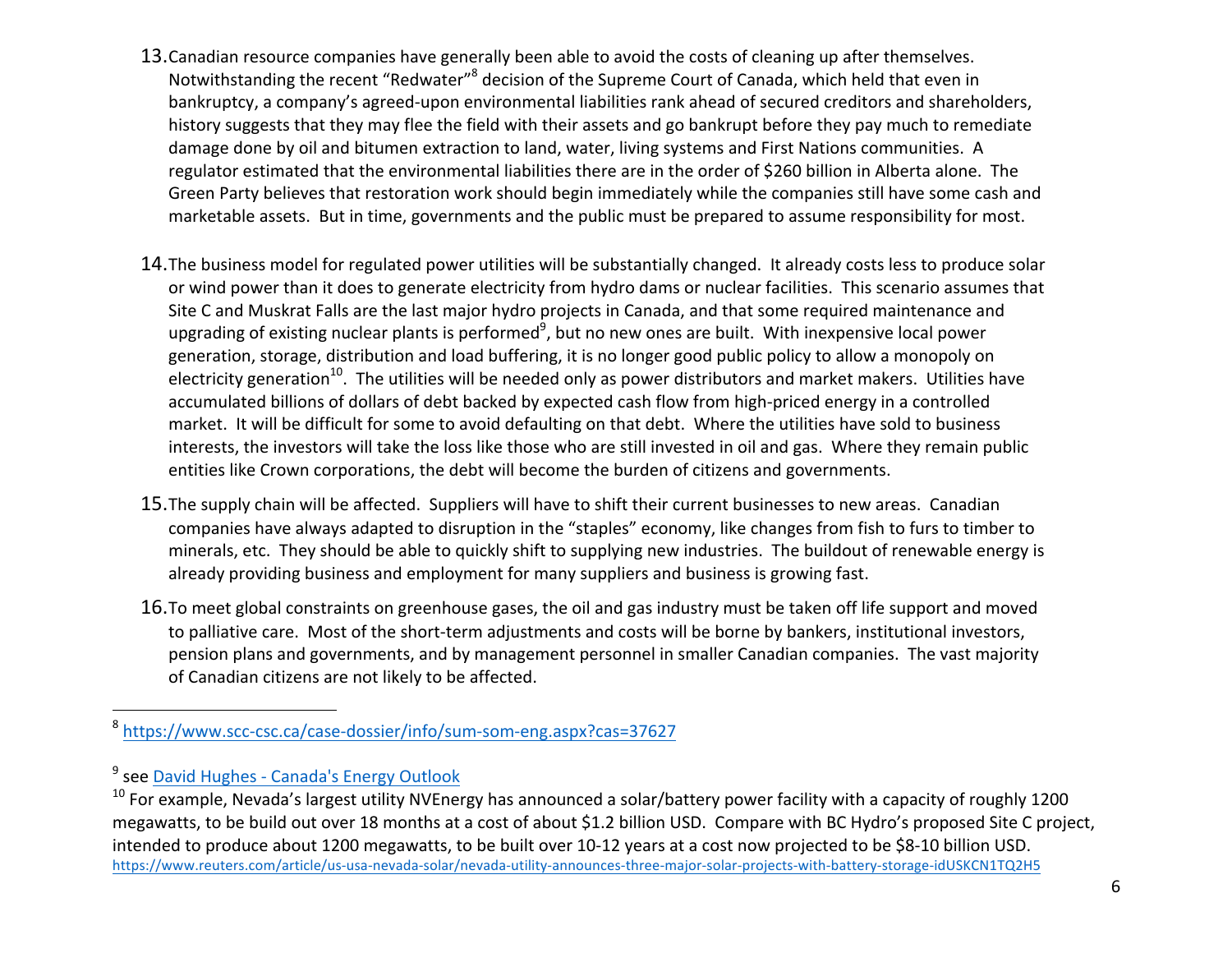- 17. The transition will provide employment for thousands of people: decommissioning oil & gas production, restoring the oilpatch, building out the electrical grid, and generating and bringing renewable energy online. Workers in the oil & gas sector will not be displaced – decommissioning existing infrastructure and physical plant, plus efforts to remediate environmental damage, will provide jobs for all of and more the workers than are now employed in development and production. Employment in "clean tech" already exceeds that in oil & gas. More thousands will be needed to retrofit buildings. Demand for tradespeople will require education of a massive workforce – the Green Party recommends that "Red Seal" trades training be made widely available and free.
- 18. Energy will be abundant and inexpensive. The capital cost of solar PV is dropping 25% per year the cost is thus cut in half every three years. Operating costs are only for maintenance and upgrading. New technologies continue to emerge with potential to make the conversion to renewables more rapid and less costly. Advances in battery and other forms of energy storage will make regional "micro-grids" more efficient and reduce the need for a nationwide electrical grid. The marginal cost of a unit of energy will be much lower, in many cases near-zero. This is a revolution as big as the Industrial Revolution, and much more rapid.
- 19. Any number of other factors may cause these projections to understate the speed of the transition. Passenger vehicles and light trucks may be converted to electricity faster than presumed here – disruption almost always happens more rapidly than expected. Smaller passenger aircraft may be converted to electric more quickly than supposed. Note the example of Harbour Air in British Columbia which has announced plans to convert its fleet of 30 seaplanes to all-electric propulsion. Retrofitting building stock is likely to be sped by ongoing advances in modular construction; and any number of other advances in building design and techniques will make the path easier. Industries will have more efficient, less maintenance-dependent and longer-lasting power equipment.
- 20. The cost of living for most Canadians will go down (Canadians now spend an average of 7% of household income on energy, much higher for lower-income households<sup>11</sup>). The costs of heating and air conditioning will be significantly reduced. Vehicle owners will save on fuel, and maintenance costs will go almost to zero (except for wear on tires).
- 21. Home and building retrofits will require substantial investments. In addition to necessary pubic financing (see para. 13 above), required capital might be raised through innovative financing mechanisms. For example, municipal retrofit loans that are repaid through property tax bills over time, or loans from utilities that are repaid though utility bills. Where governments act as loan guarantors, such mechanisms may be attractive to the capital market. Citizens might react positively to a bond issue for such a national project.
- 22. Through and after the transition, Canada will have an improved economy, an expanded workforce, a low-cost energy system based on abundance instead of scarcity, industrial output at higher efficiency and lower costs, and lower costs of living for householders.

<sup>11</sup> https://www.nrcan.gc.ca/energy-and-economy/20062#L5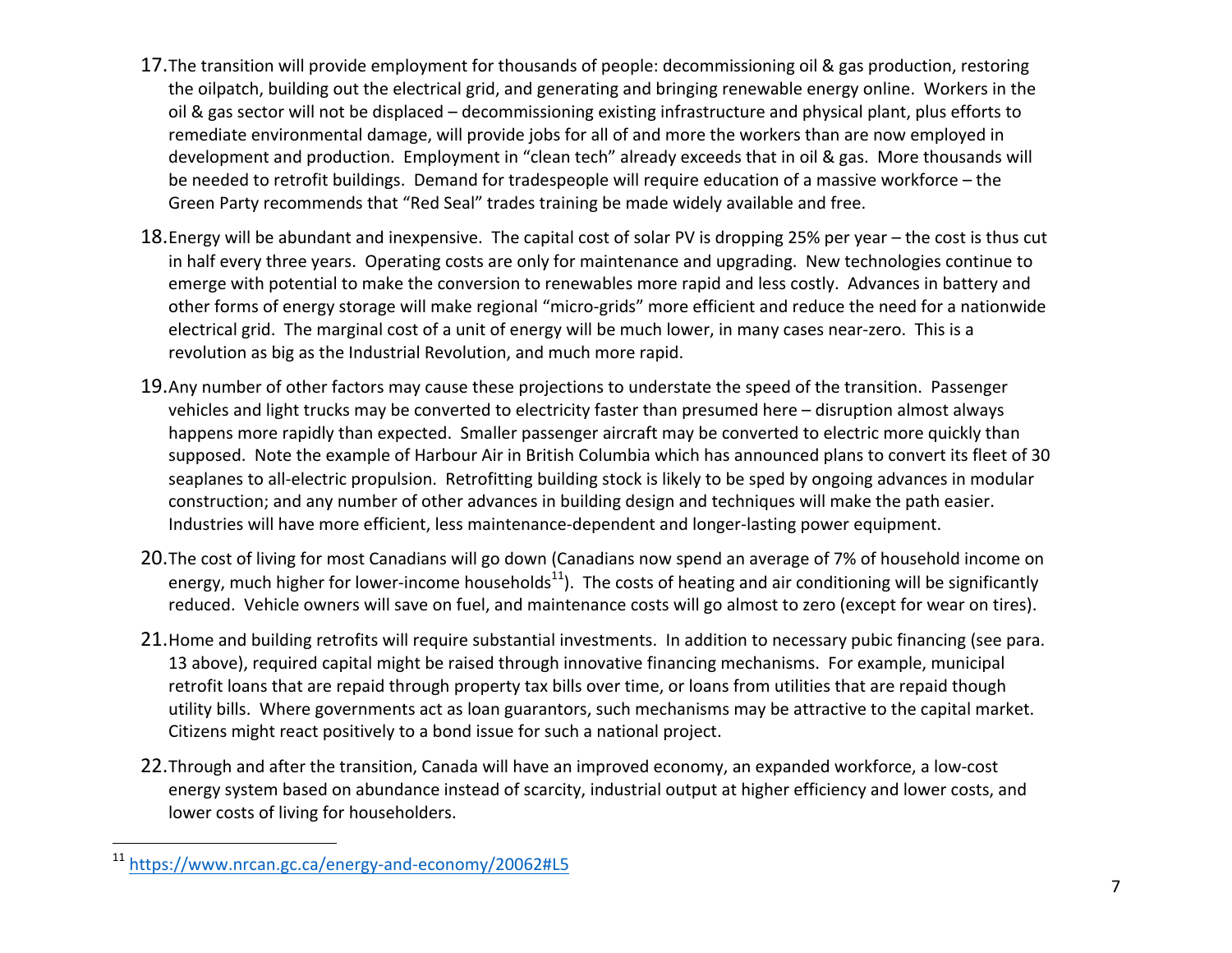- 23. Canada can meet its international commitments to reduce greenhouse gas emissions, and can meet the Green Party's goals set out in "Mission: Possible."
- 24. The mission is possible.

Climate Caucus, Shadow Cabinet, Green Party of Canada Contact: John.kidder@greenparty.ca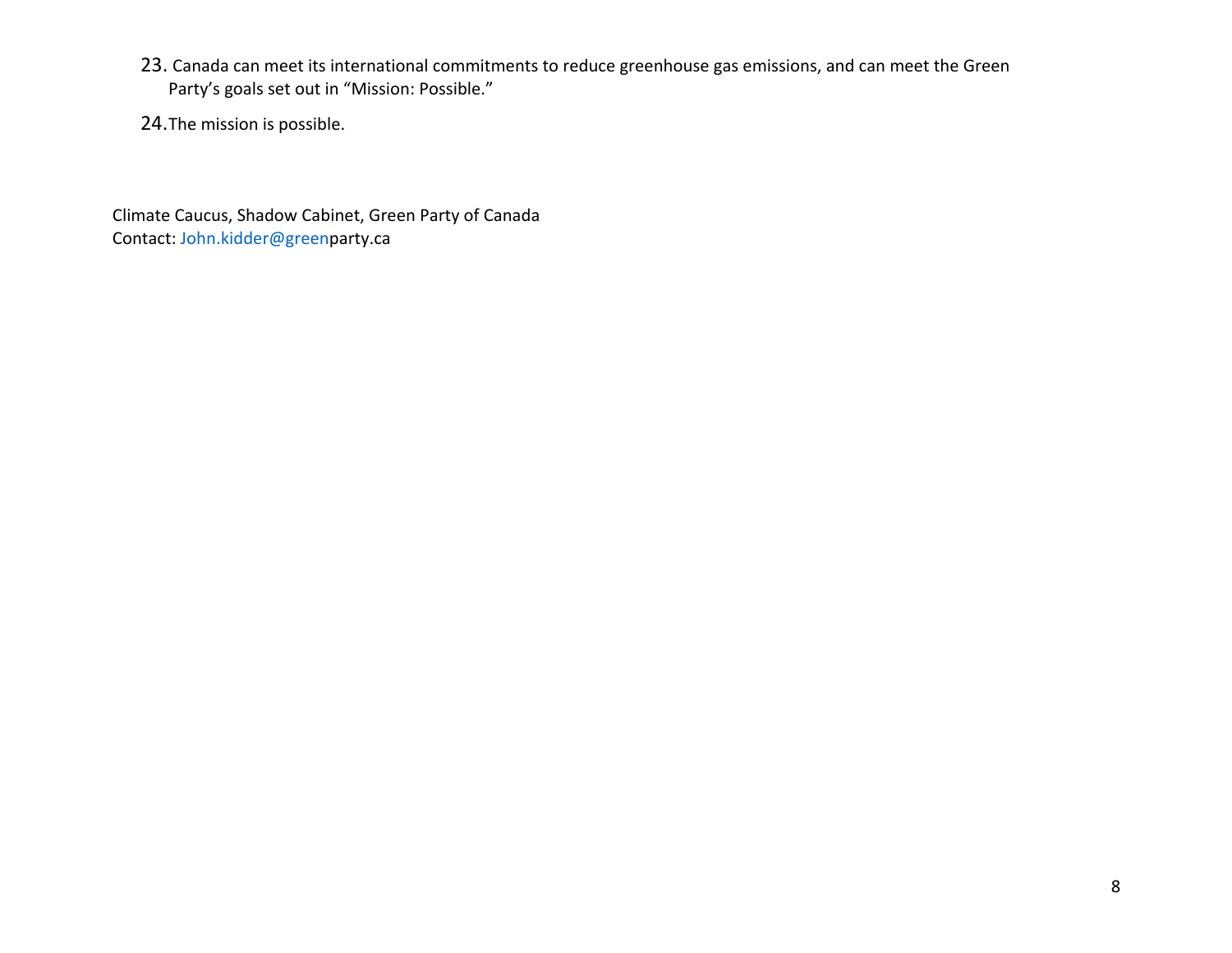

|                                  |       |       |         |         |         |         |         |          | cumulative       |
|----------------------------------|-------|-------|---------|---------|---------|---------|---------|----------|------------------|
|                                  | 2017  | 2020  | 2025    | 2030    | 2035    | 2040    | 2045    |          | 2050 % reduction |
| Coniferous Trees (30,000 ha/yr)  |       | 0.00  | $-0.51$ | $-1.53$ | $-3.05$ | $-5.09$ | $-7.64$ | $-10.18$ |                  |
| Electrical - Other               | 5.1   | 5.1   | 0.0     | 0.0     | 0.0     | 0.0     | 0.0     | 0.0      | $-100%$          |
| <b>Electricity - Natural Gas</b> | 11.8  | 11.8  | 5.9     | 0.0     | 0.0     | 0.0     | 0.0     | 0.0      | $-100%$          |
| <b>Buildings - Natural Gas</b>   | 22.2  | 22.2  | 16.6    | 11.1    | 5.5     | 0.0     | 0.0     | 0.0      | $-100%$          |
| <b>Buildings Other</b>           | 27.3  | 27.3  | 22.8    | 18.2    | 13.7    | 9.1     | 4.6     | 0.0      | $-100%$          |
| Waste and Others                 | 42.0  | 42.0  | 35.0    | 28.0    | 21.0    | 14.0    | 7.0     | 0.0      | $-100%$          |
| Electricity - Coal               | 57.4  | 57.4  | 28.7    | 0.0     | 0.0     | 0.0     | 0.0     | 0.0      | $-100%$          |
| Agriculture                      | 72.0  | 72.0  | 65.5    | 58.9    | 52.4    | 45.8    | 39.3    | 32.7     | $-55%$           |
| Heavy Industry                   | 73.0  | 73.0  | 62.6    | 52.1    | 41.7    | 31.3    | 20.9    | 10.4     | $-86%$           |
| Oil & Gas Production             | 194.5 | 194.5 | 125.5   | 50.5    | 37.7    | 27.8    | 20.0    | 14.0     | $-93%$           |
| Transportation                   | 174.7 | 174.0 | 97.4    | 56.2    | 33.3    | 20.1    | 12.3    | 9.1      | $-95%$           |
| Total                            | 680.0 | 679.3 | 459.4   | 273.6   | 202.2   | 143.0   | 96.3    | 56.0     |                  |
| <b>Cumulative % Reduction</b>    | 0%    | 0%    | $-32%$  | $-60%$  | $-70%$  | $-79%$  | $-86%$  | $-92%$   | $\Omega$         |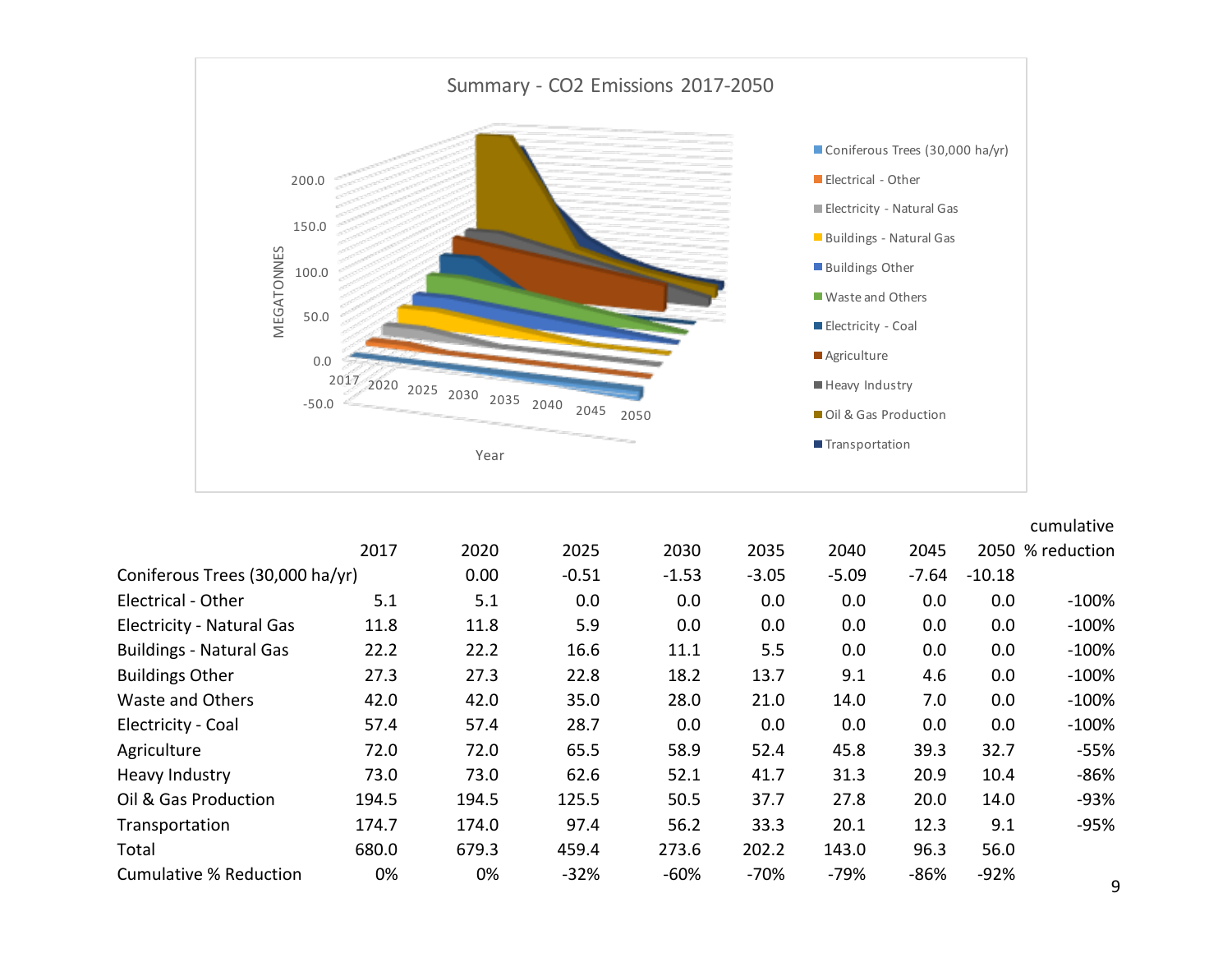

|                                      |       |        |        |        |        |        |        | cumulative |
|--------------------------------------|-------|--------|--------|--------|--------|--------|--------|------------|
|                                      | 2020  | 2025   | 2030   | 2035   | 2040   | 2045   | 2050   | % increase |
| Oil sands, mining                    | 16.4  | 11.100 | 0.000  |        |        |        |        | $-100%$    |
| Oil sands, upgrading                 | 22.4  | 14.100 | 0.000  |        |        |        |        | $-100%$    |
| Oil sands, in situ                   | 41.7  | 26.000 | 0.000  |        |        |        |        | $-100%$    |
| Conventional oil                     | 31.3  | 21.376 | 15.984 | 11.785 | 8.515  | 5.968  | 3.984  | $-87%$     |
| <b>Refineries &amp; Distribution</b> | 33.20 | 17.37  | 7.54   | 5.58   | 4.05   | 2.87   | 1.94   | $-94%$     |
| Natural gas                          | 49.5  | 35.55  | 27.02  | 20.38  | 15.21  | 11.18  | 8.04   | $-84%$     |
| Total                                | 194.5 | 125.5  | 50.5   | 37.7   | 27.8   | 20.0   | 14.0   |            |
| <b>Cumulative % Reduction</b>        | 0%    | $-35%$ | -74%   | $-81%$ | $-86%$ | $-90%$ | $-93%$ |            |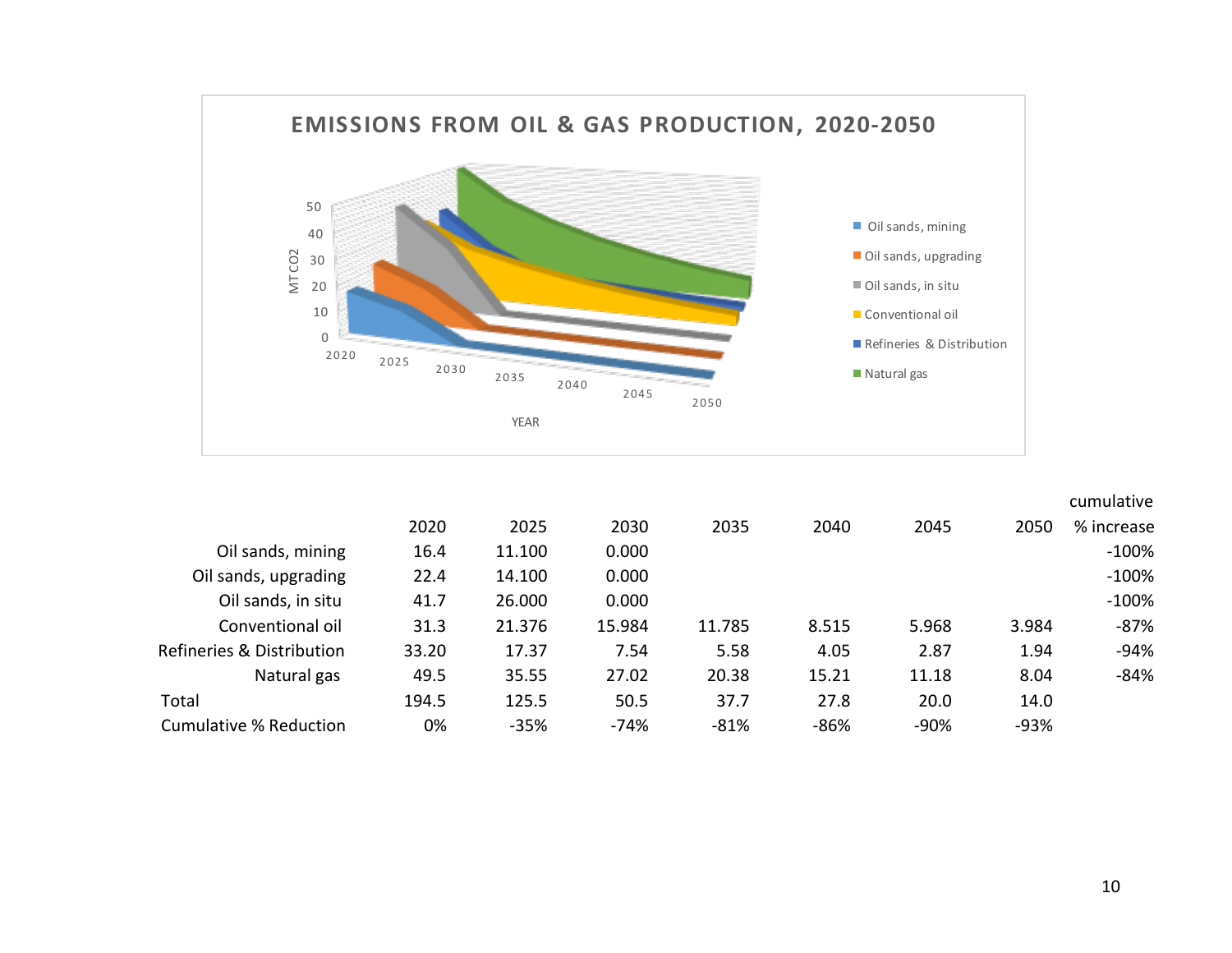

|        |        |        |        |        |        |                  | Cumulative |
|--------|--------|--------|--------|--------|--------|------------------|------------|
| 2020   | 2025   | 2030   | 2035   | 2040   | 2045   | 2050 % reduction |            |
|        |        |        |        |        |        |                  |            |
| 8.60   | 8.60   | 7.37   | 6.14   | 4.91   | 3.69   | 2.46             | 71%        |
| 11.9   | 11.9   | 10.20  | 8.50   | 6.80   | 5.10   | 3.40             | 71%        |
| 30.89  | 16.30  | 8.60   | 4.54   | 2.40   | 1.26   | 0.67             | 98%        |
| 50.50  | 28.20  | 15.75  | 8.79   | 4.91   | 2.74   | 1.53             | 97%        |
| 59.90  | 31.61  | 16.68  | 8.80   | 4.65   | 2.45   | 1.29             | 98%        |
| 8.90   | 4.70   | 2.48   | 1.31   | 0.69   | 0.36   | 0.19             | 98%        |
| 170.69 | 101.31 | 61.08  | 38.09  | 24.36  | 15.61  | 9.54             |            |
| 0.00   | $-41%$ | $-64%$ | $-78%$ | $-86%$ | $-91%$ | $-94%$           |            |
|        |        |        |        |        |        |                  |            |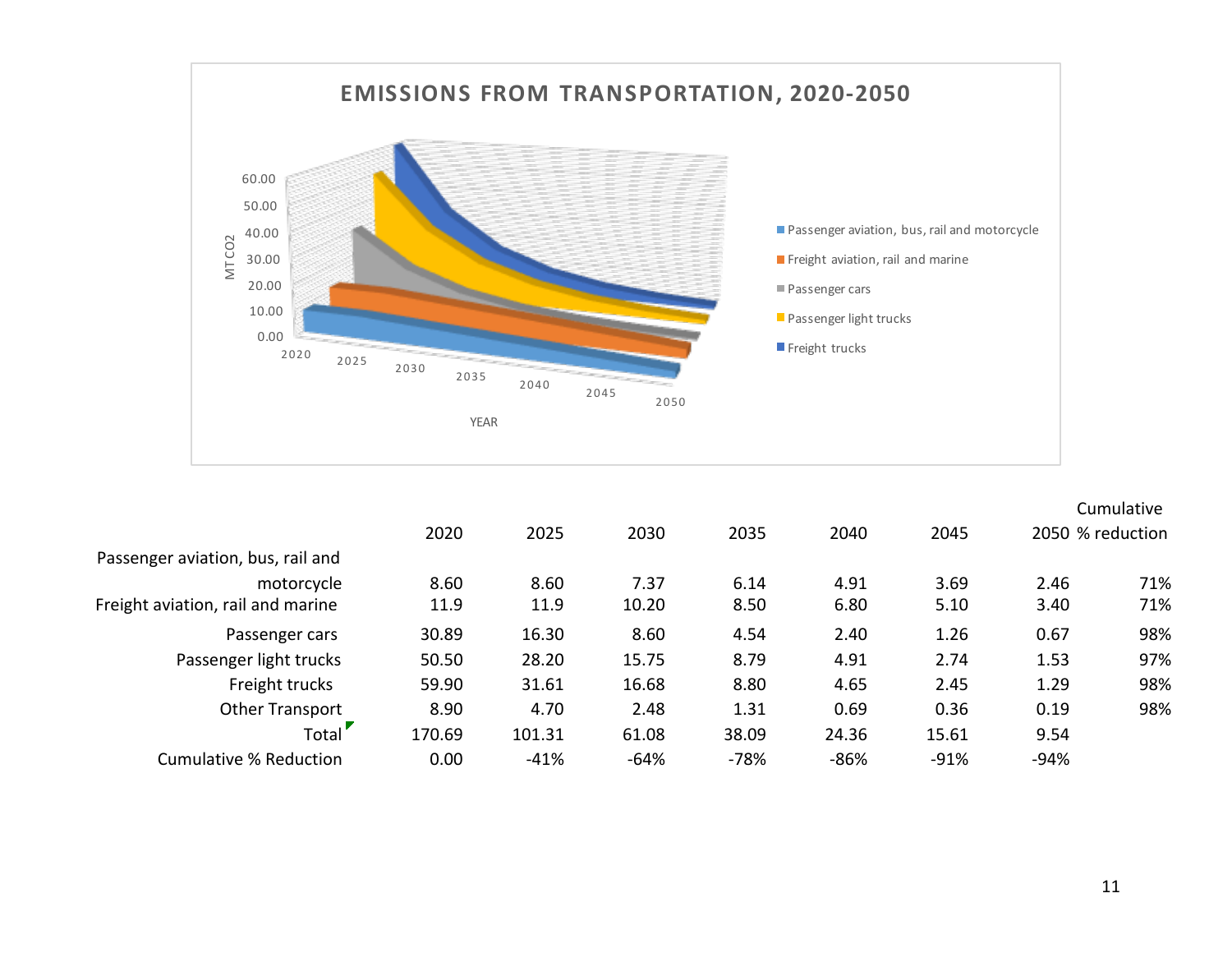

|                                |      |        |        |        |        |        |         | cumulative       |
|--------------------------------|------|--------|--------|--------|--------|--------|---------|------------------|
|                                | 2020 | 2025   | 2030   | 2035   | 2040   | 2045   |         | 2050 % reduction |
| Residential (natural gas only) | 12.1 | 9.1    | 6.0    | 3.0    | 0.0    | 0.0    | 0.0     | $-100%$          |
| Commercial (natural gas only)  | 10.1 | 7.6    | 5.0    | 2.5    | 0.0    | 0.0    | 0.0     | $-100%$          |
| Other                          | 27.3 | 22.8   | 18.2   | 13.7   | 9.1    | 4.6    | 0.0     | $-100%$          |
| Total                          | 49.5 | 39.4   | 29.3   | 19.2   | 9.1    | 4.6    | 0.0     | $-100%$          |
| Cumulative % Reduction         | 0%   | $-20%$ | $-41%$ | $-61%$ | $-82%$ | $-91%$ | $-100%$ |                  |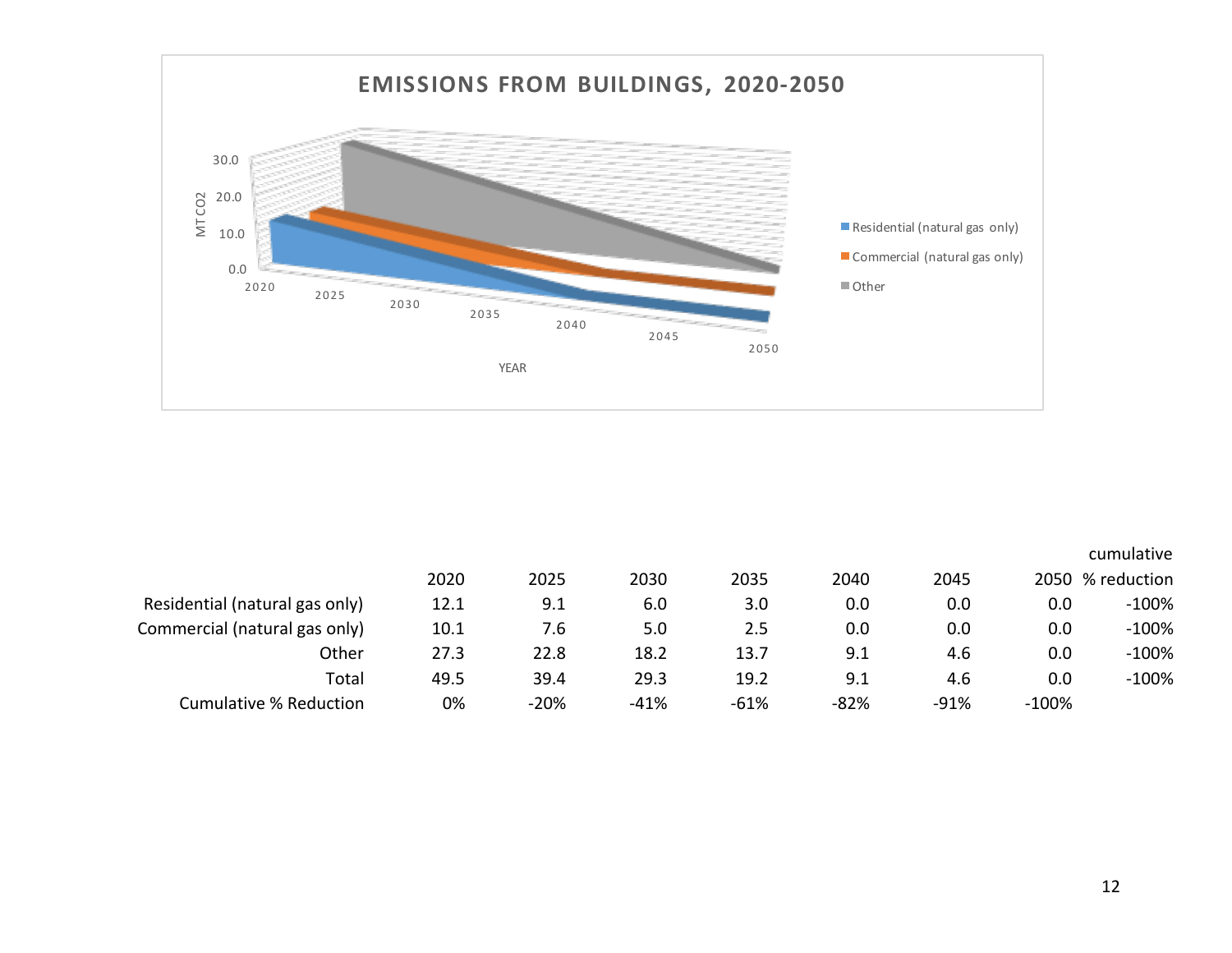

|                                    |       |        |        |        |        |        |        | cumulative     |
|------------------------------------|-------|--------|--------|--------|--------|--------|--------|----------------|
|                                    | 2020  | 2025   | 2030   | 2035   | 2040   | 2045   | 2050   | $\%$ reduction |
| Other Electricity                  | 5.1   | 2.8    | 0.0    | 0.0    | 0.0    | 0.0    | 0.0    | $-100%$        |
| <b>Natural Gas for Electricity</b> | 11.8  | 5.9    | 0.0    | 0.0    | 0.0    | 0.0    | 0.0    | $-100%$        |
| <b>Coal for Electricity</b>        | 57.4  | 28.7   | 0.0    | 0.0    | 0.0    | 0.0    | 0.0    | $-100%$        |
| Waste & Other                      | 42.0  | 35.0   | 28.0   | 21.0   | 14.0   | 7.0    | 0.0    | $-100%$        |
| Agriculture                        | 72.0  | 61.7   | 51.4   | 41.1   | 30.9   | 20.6   | 10.3   | $-86%$         |
| Heavy industry                     | 73.0  | 62.6   | 52.1   | 41.7   | 31.3   | 20.9   | 10.4   | $-86%$         |
| Total <sup>'</sup>                 | 261.3 | 196.7  | 131.6  | 103.9  | 76.1   | 48.4'  | 20.7   | $-92%$         |
| <b>Cumulative % Reduction</b>      | 0%    | $-25%$ | $-50%$ | $-60%$ | $-71%$ | $-81%$ | $-92%$ |                |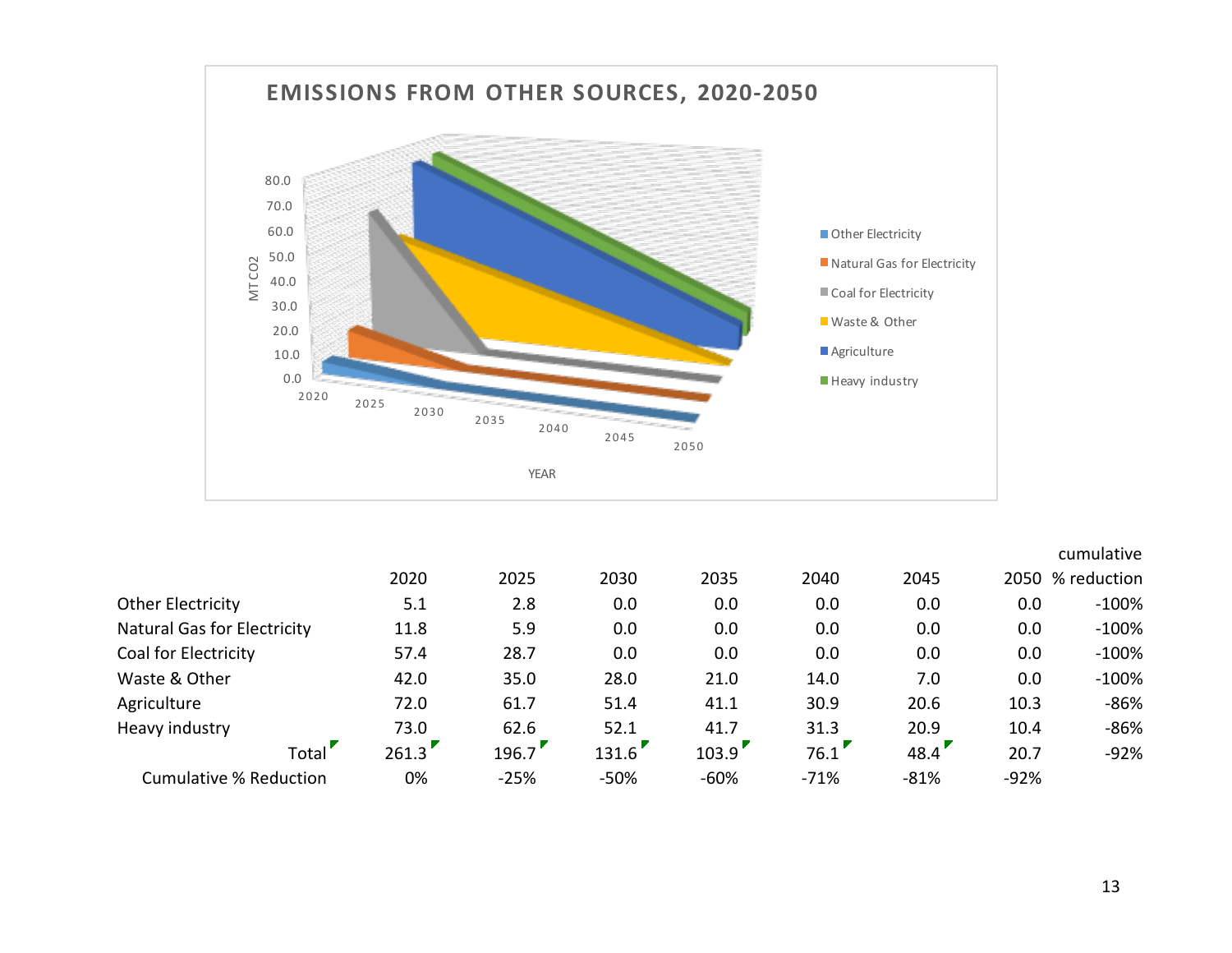

|                |      |       |       |       |       |       |       | cumulative |
|----------------|------|-------|-------|-------|-------|-------|-------|------------|
|                | 2020 | 2025  | 2030  | 2035  | 2040  | 2045  | 2050  | % increase |
| Waste, landfi  | 28   | 35    | 45    | 45    | 45    | 45    | 45    | 63%        |
| Ethanol        | 44   | 57    | 72    | 72    | 72    | 72    | 72    | 63%        |
| Geothermal     | 15   | 25    | 40    | 51    | 65    | 83    | 106   | 588%       |
| Tidal          | 15   | 16    | 40    | 51    | 65    | 83    | 106   | 588%       |
| Hydro          | 1636 | 1990  | 1994  | 1994  | 1994  | 1994  | 1994  | 22%        |
| <b>Biomass</b> | 800  | 3076  | 2075  | 2075  | 2075  | 2075  | 2075  | 159%       |
| Nuclear        | 4858 | 7246  | 3510  | 2983  | 2536  | 2155  | 1832  | $-62%$     |
| Wind           | 526  | 2360  | 10581 | 11682 | 12898 | 14241 | 15723 | 2888%      |
| Solar PV       | 264  | 676   | 7623  | 9729  | 12417 | 15847 | 20226 | 7575%      |
| Total          | 8186 | 15480 | 25980 | 28683 | 32168 | 36596 | 42179 |            |
| Cumulative     |      |       |       |       |       |       |       |            |
| % Increase     | 0%   | 89%   | 217%  | 250%  | 293%  | 347%  | 415%  |            |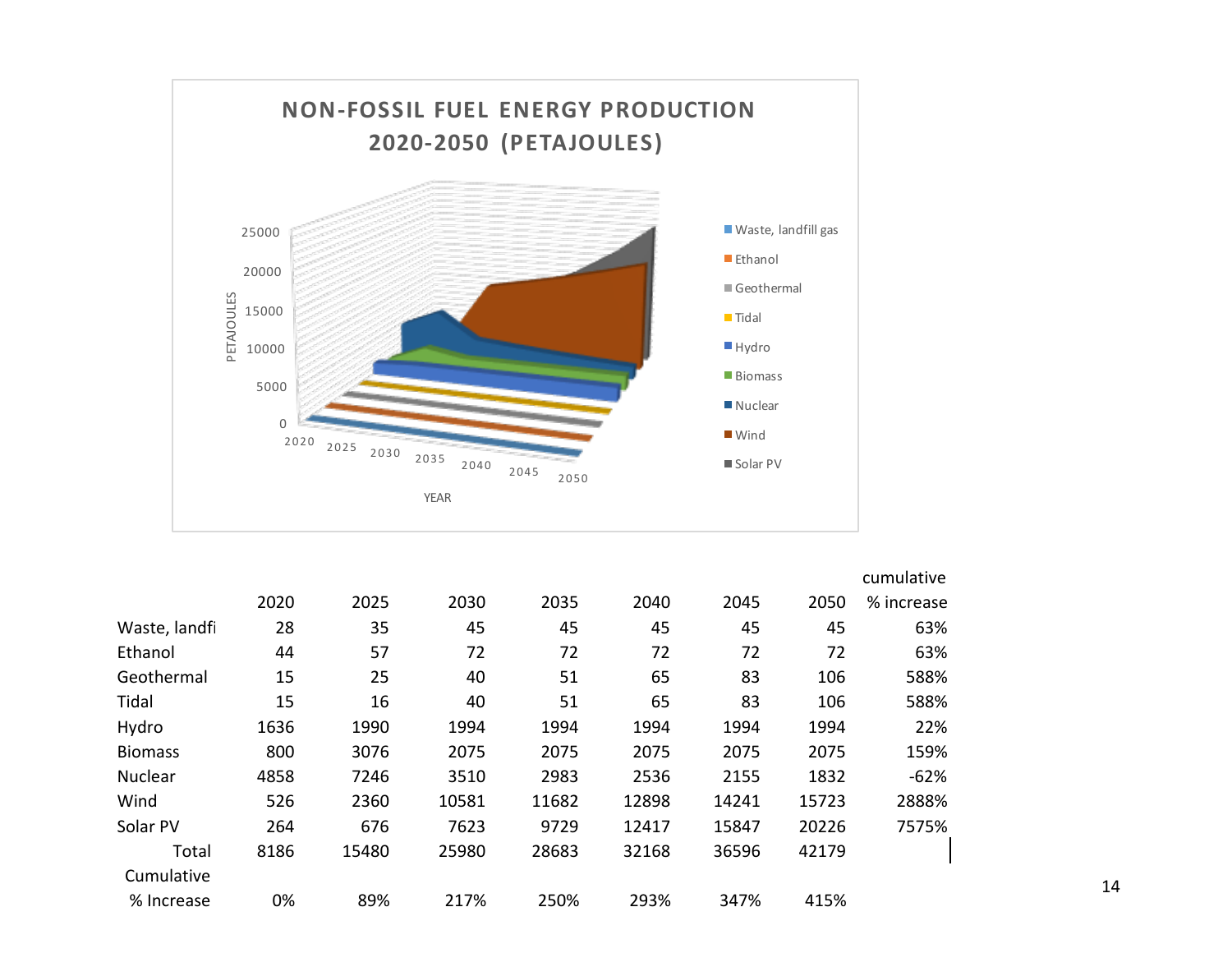### Sources:

David Hughes - Canada's Energy Outlook Natural Resources Canada - Energy and Economy Natural Resources Canada - Energy and Greenhouse Gas Emissions Department of Environment and Climate Change - GHG Emissions Narwhal Magazine - Handy Facts About Canadian Energy **Bloomberg News - Oil Sands Production** Pembina Institute - Takeaways from Canada's Latest Greenhouse Gas Emissions Mission: Possible - Green Party of Canada Forestry Research and Engineering Journal: Carbon sequestration: how much can forestry sequester CO2?

### Assumptions:

Light truck emissions/fuel economy regulations made equivalent to passenger cars in 2020

Average passenger vehicle lifetime assumed 15 years, light truck 10 years, freight truck 12 years

Electric light trucks assumed available by 2020, freight trucks by 2025

4% of conventional natural gas production maintained to 2050 for legacy users

18% of conventional oil production maintained to 2050 for legacy users

Electricity production from nuclear sources reduced by 39% by 2040 due to reactor aging (source: David Hughes) 30,000 ha of coniferous trees planted each year from 2020

CO2 absorption by coniferous trees assumed to grow linearly from 0 at planting to maximum 53 T/ha at year 25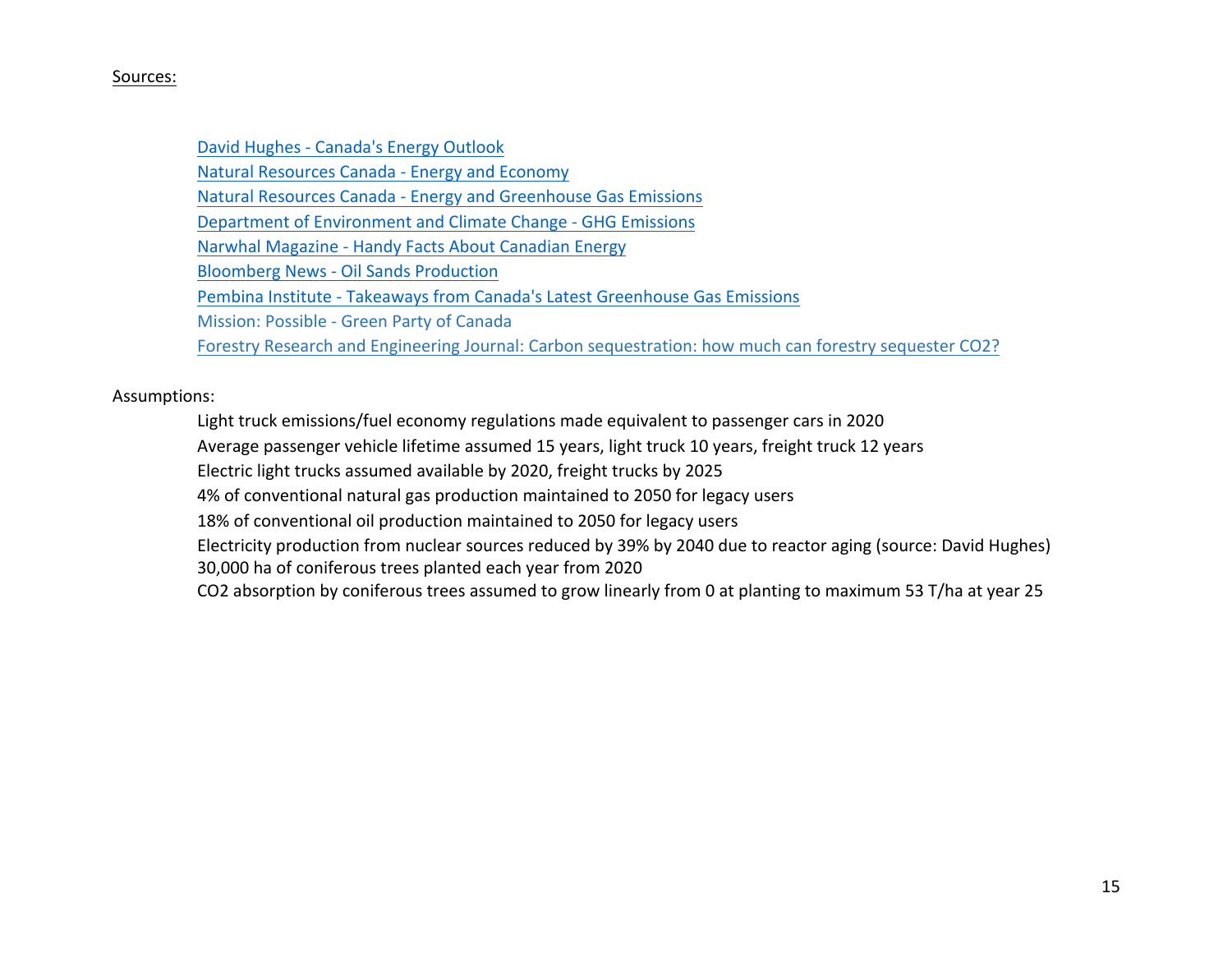### METHODOLOGY

Emissions all in MegaTonnes (MT) of CO<sub>2</sub>. CO<sub>2</sub> is used here as an imperfect but convenient proxy for all greenhouse gases ("GHGs"). In particular, no accounting is made here for the large amounts of methane emitted in fracking for natural gas, or for other non-CO<sub>2</sub> GHGs emitted in agriculture.

Production all in PetaJoules (PJ)

All base data on production, emissions from NRCAN or Environment and Climate Change Canada

Emissions targets from Mission: Possible - 60 % reduction from 2005 levels by 2030, 100% reduction by 2050

Base emissions for all projections from 2017, total 716MT, overall reduction of 2% from 2005 730MT

Oil sands mining, in situ and upgrading eliminated by 2030

Fracked natural gas production eliminated by 2030

Residential and commercial buildings assumed free of natural gas by 2040, retrofits yield net zero emissions by 2050

Electricity production from coal and natural gas eliminated by 2030

Heavy Industry emissions assumed 15% legacy emissions by 2050

Agriculture emissions assumed 14% legacy emissions by 2050

Waste and other emissions assumed 0 by 2050

For each sector, base year set at 2017 for emissions and production

Conventional oil and gas production/emissions declines exponential from 2020 start to 0 by 2060

Oil sands, fracked natural gas production/emissions decline exponential from start 2020 to 0 by 2030

All other sectors emission declines assumed linear from 2020 to specified end year

Wind energy production rises at 35% per year until 2030, 2% per year thereafter

Solar PV energy production rises at 40% per year until 2030, 5% per year thereafter

Geothermal, tidal energy production rises at 10% per year until 2030, 5% per year thereafter

Biomass energy production rises at 10% per year until 2030, 0% per year thereafter

Ethanol, waste landfill gas energy production rises at 5% per year until 2030, 0% per year thereafter

Hydroelectric energy production rises at 2% per year until 2030, 0% per year thereafter

Electricity exports to the United States of 3,120 PJ diverted to domestic uses for years 2025-2030